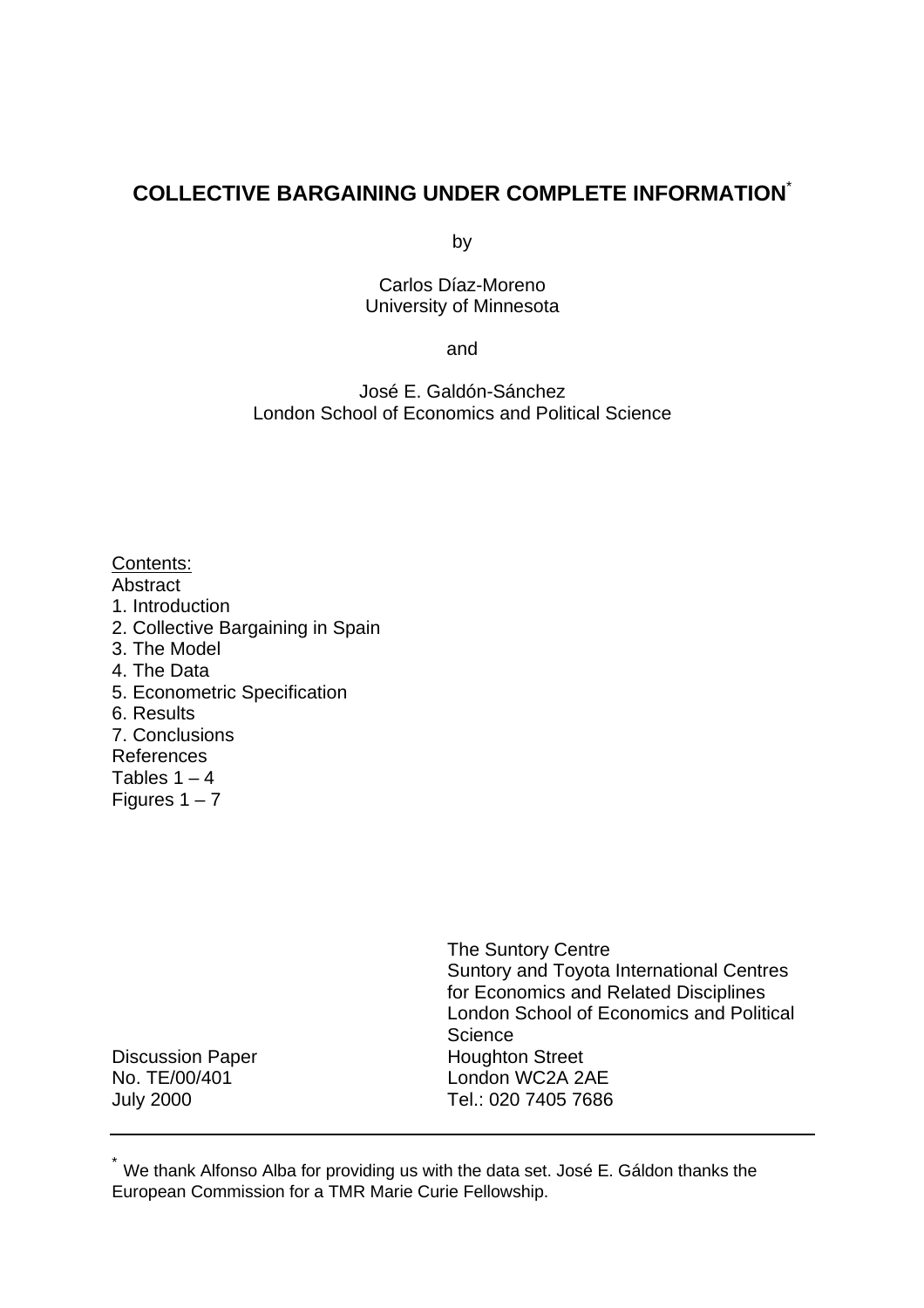# **Abstract**

In this paper, we build and structurally estimate a complete information bargaining model of collective negotiation for Spain. For large firms, the assumption of complete information seems a sensible one, and it matches the collective bargaining environment better than the one provided by private information models. The specification of the model with players having different discount factors allows us to measure their relative bargaining power, a recurrent question in the theory of bargaining. We find that both entrepreneurs and workers have high discount factors, and no evidence that entrepreneurs have bigger bargaining power, as usually assumed.

**Keywords:** Delays; sequential bargaining; structural estimation. **JEL Nos.:** J50, C73, C78.

**©** by the authors. All rights reserved. Short sections of text, not to exceed two paragraphs, may be quoted without explicit permission provided that full credit, including © notice, is given to the source.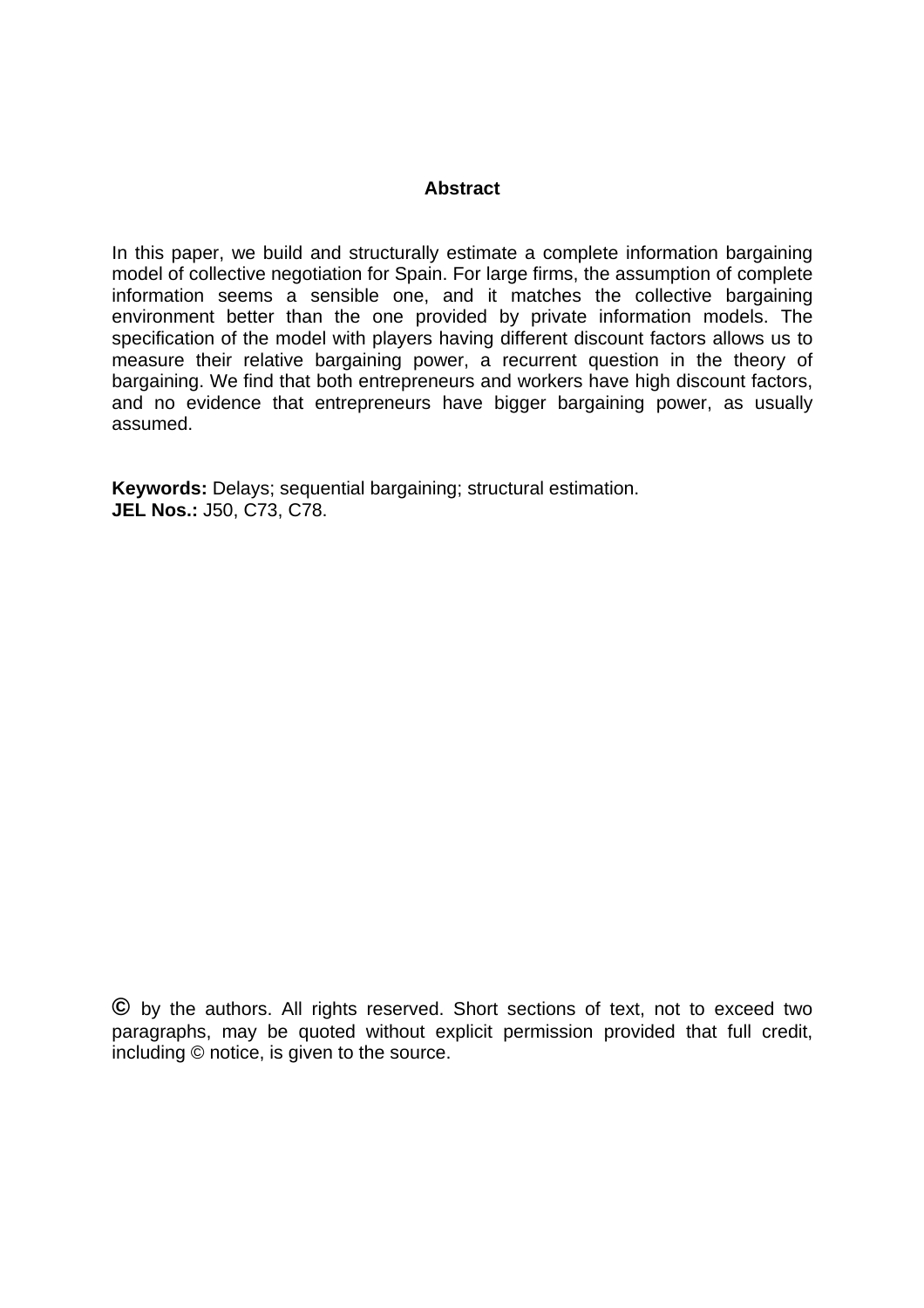#### 1. Introduction

The negotiation between workers and entrepreneurs is a major bargaining game in economics. In many cases, agreements are delayed as the parties continue negotiations, or agreements are never reached. While standard, complete information bargaining models usually predict immediate agreement, the private information environment is the usual explanation for observing delays in games with a stationary structure. Players delay agreements to credibly reveal preferences which result in a more favorable outcome of the game. Kennan and Wilson (1993) provide an excellent survey of this literature.

But the private information framework is not always easy to justify. In many circumstances, even at the firm level, the collective negotiation between the representatives of the firm and the trade union takes place under basically the same vert of information at both sides of the negotiation table. Specially in large firms. the assumption of complete information seems a sensible one. In most of these large companies, unions are represented in the board of directors. In addition. large firms must be audited by law, specially if they quote in the stock market, and that information is public and widely available. Moreover, trade unions have the means to extensively collect information in and outside the firm.

Under complete information, uniqueness generally implies immediate agreement. That is why traditional bargaining models allow for delays only if there are multiple subgame perfect equilibria with nonstationary strategies (see, e.g. Fernandez and Glazer (1991) and Haller and Holden (1990), or Sakovics (1993)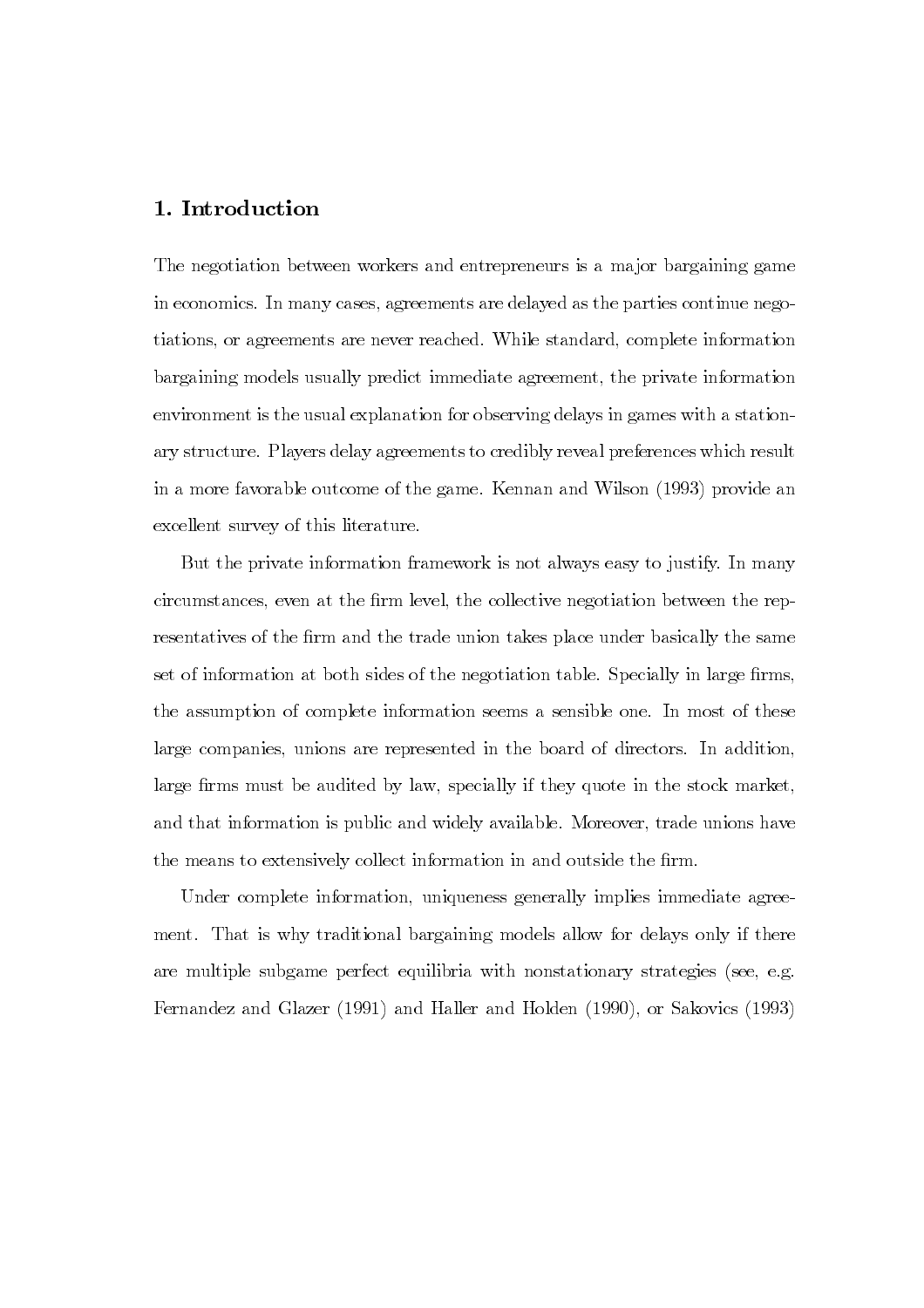under simultaneous moves). This makes these models unsuitable for empirical analysis. Therefore, to study the situation we have just pointed out, we need a different framework where, in spite of the existence of complete information and delays, equilibrium is unique so we can still empirically analyze the predictions of our model.

Merlo and Wilson (1995) offer a different approach: delays in bargaining are the result of the uncertainty about the size of the cake and the identity of the proposer. In their model, under some circumstances, there is a unique stationary subgame perfect equilibrium. One of the advantages of this model is that it can be estimated. In fact, Merlo (1997) structurally estimates a stochastic bargaining model of government formation in postwar Italy.

Here, following Merlo and Wilson (1995), we build a model that help us to study the collective bargaining in large Spanish firms. However, in sharp contrast with the approach of Merlo (1997), in which the game has transferable utility, we assume that the discount factors of the players are different and, therefore, utility is not transferable. This feature captures an important issue in the labor market negotiation, the relative bargaining power of the players. It is generally assumed that workers are less patient than entrepreneurs giving the firms more negotiation power; but the estimation of our model may or may not confirm this intuition.

We use data from the "Negociación Colectiva en las Grandes Empresas" (Collective Bargaining in Large Firms Survey), a yearly Spanish survey on bargaining issues. The NCGE provides data on bargaining offers, timing of the negotiation, strike activity, wage changes and other variables, for Spanish firms with more than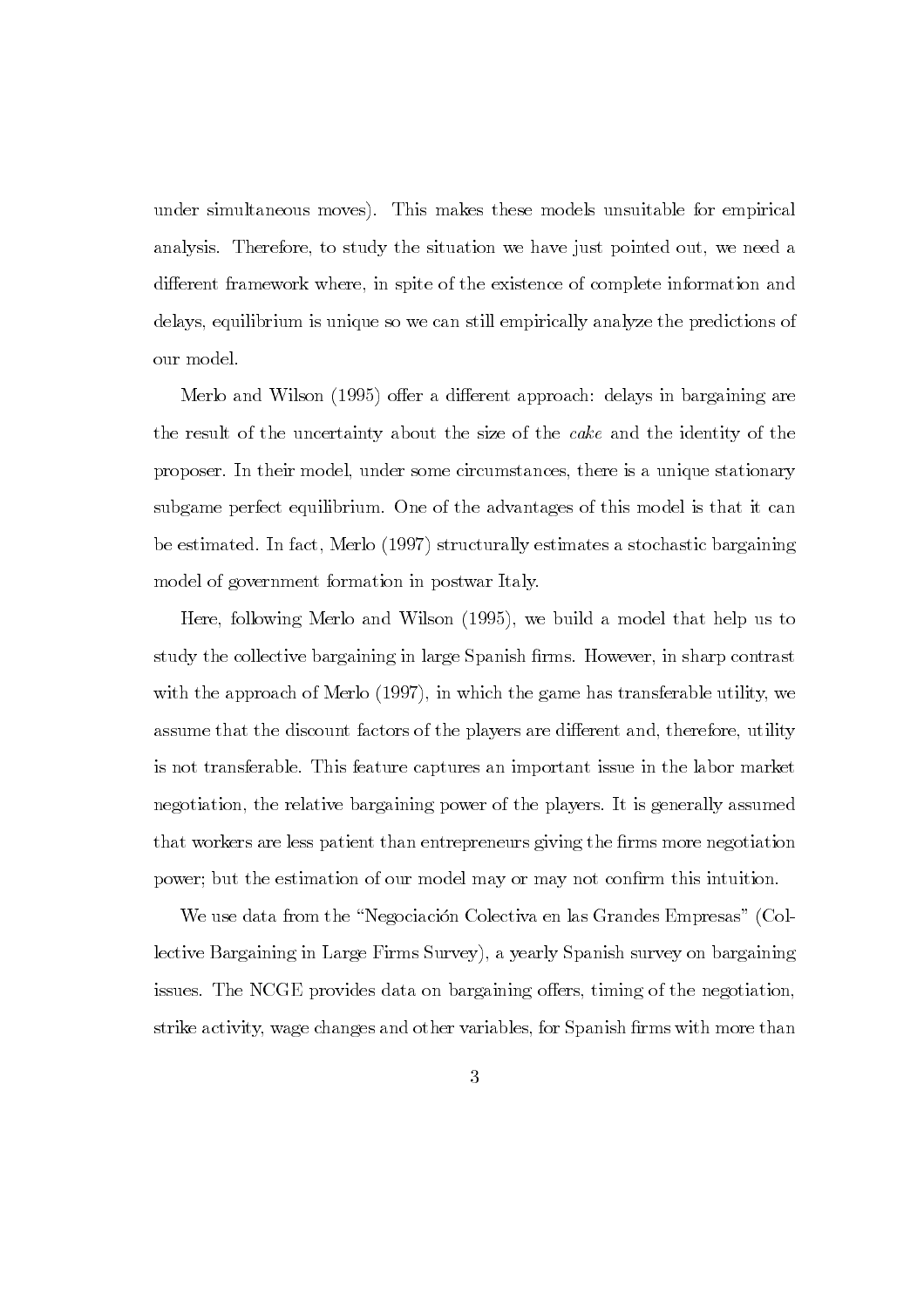#### 200 employees.

The nature of the negotiation of these large firms provides a very good benchmark case to test this approach to the labor market negotiation. At the firm-level. the unions, represented by their elected work councils, always start the negotiation process by making a wage increase claim. The institutional setting is such that the firm must counteroffer immediately. This process is also followed in the negotiations at the sector-level and in the economy-wide agreements.

The literature on empirical collective bargaining is very large. One of the basic pillars in which this literature is founded is the existence of incomplete information among the agents. An important part of this literature is concerned with the effects of strikes and strike duration over collective bargaining. Card (1990) provides an excellent survey of the microeconometric literature on these issues. Crampton et al. (1999), Crampton (1994) and Ondrich and Schnell (1993) are some of the uncountable many recent contributions in that area. Two other important aspects of this literature are the analysis of the effects of holdouts (the continuation of negotiations beyond the contract expiry date) in wage bargaining (see Crampton and Tracy, 1992; Gu and Kuhn, 1998 and van Ours and van de Wijngaert, 1996); and the analysis of the effect of unions on the structure of wages (see Card, 1996).

Although the literature on collective bargaining is large, our approach is somehow different to that followed by most of it. Very few models have been tested with data and have been estimated solving the actual game between the players. Most of the studies ignore the negotiation process and stress the analysis of the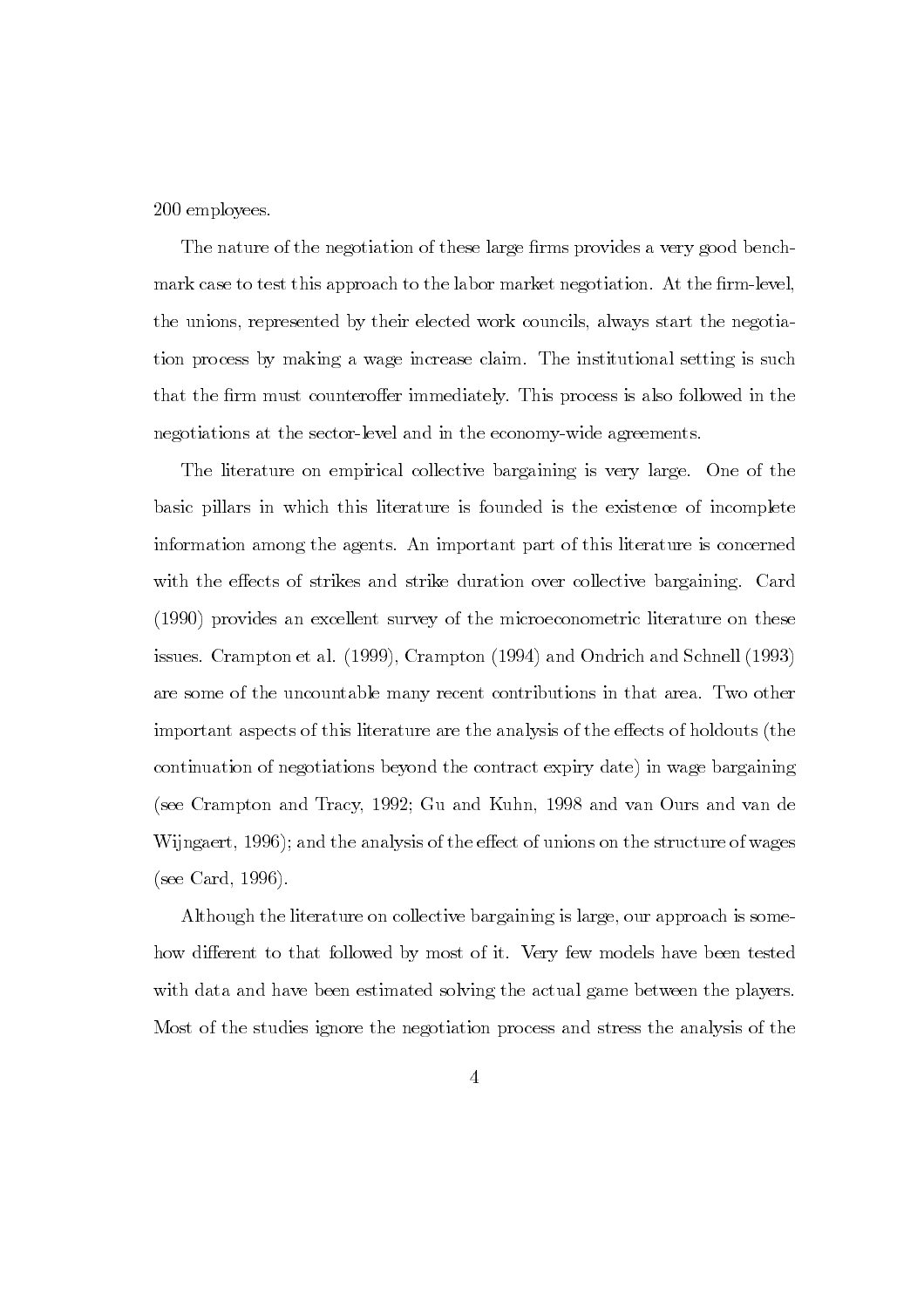outcomes. The most important reason why they do that is the lack of data on the succession of offers and counteroffers that each of the agents make. However the use of a structural approach allows us to concentrate in the negotiation process using the restrictions provided by the bargaining model. In this sense, estimates of structural parameters are a valuable information we could not get from the reduced form analysis. This information allows us to evaluate the effects of changes in the bargaining procedure or measure the advantage from proposing, something that it is not possible with the standard reduced form approaches.

The rest of the paper is organized as follows. In sections  $2$  and  $3$  we describe the rules under which the negotiation takes place and the bargaining model. Section 4 describes the data set. Section 5 explains the econometric specification. The results of the empirical analysis are presented in Section 6. Finally, conclusions are included in Section 7.

# 2. Collective Bargaining in Spain

There are two different types of regulations that affect the process of collective bargaining in Spain. On the one hand, there is a legal framework that regulates how collective bargaining has to be conducted (see subsection 2.1). On the other, there are several legal provisions that constrain the outcome of collective bargaining (see subsection  $2.2$ ).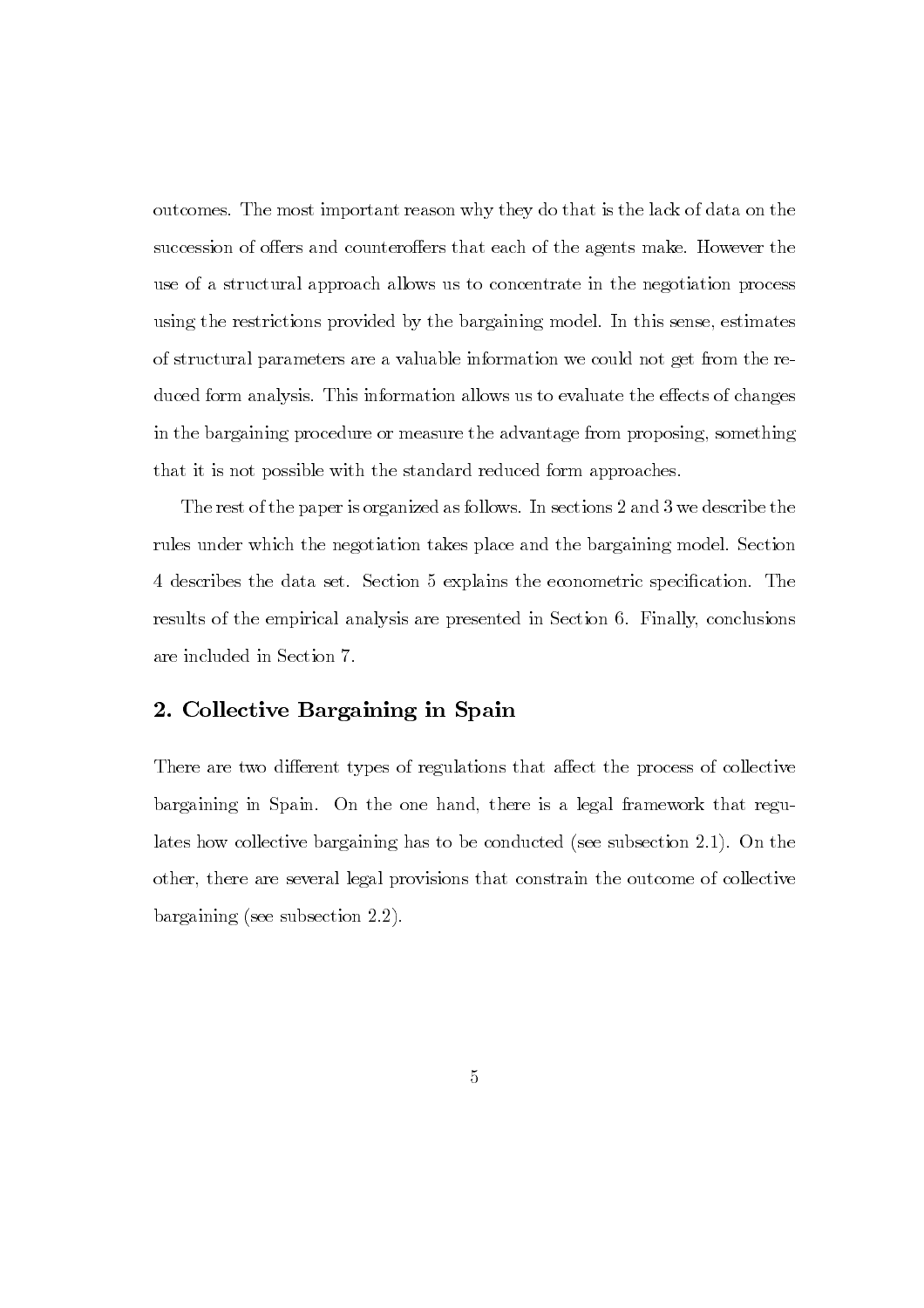#### 2.1. The Rules of the Game

In Spain, collective bargaining is a worker's right recognized by the Worker's Statute (Ley del Estatuto de los Trabajadores, LET)<sup>1</sup> since 1980. In order to exercise this right, workers have to elect their representatives every four years at the firm level. All workers, and not only those belonging to unions, can be elected; even though in practice, more than  $70\%$  of all the elected representatives belong to either one of the two major trade union confederations: the socialist, Unión General de Trabajadores (UGT), and the communist, Comisiones Obreras  $(CCOO)$ . These worker representatives are the ones who, then, negotiate with the employers. All agreements that are the result of collective bargaining are enforceable, and apply to all workers whether or not they belong to a union.

The structure of collective bargaining is decided by the worker representatives  $(u$ nions and workers' associations), and employers. In practice, collective bargaining takes place at three different levels: economy-wide, industry level, and firm-level. Economy-wide agreements do not take place every year. The agreements reached at the industry-level are supposed to be enforceable for all workers and employers in that industry. In practice, the effectiveness of the agreements reached at the industry level is not very clear. The reason is that many workers that do not belong to any union are employed in small firms. Since they have  $y$  very little information (if any) about the agreements reached at the industry level. they cannot make employers comply with them. In any case, around  $75\%$  of the

<sup>&</sup>lt;sup>1</sup>Of all laws regulating the labor market, the LET is the most important. It was reformed in 1984, 1994 and 1997.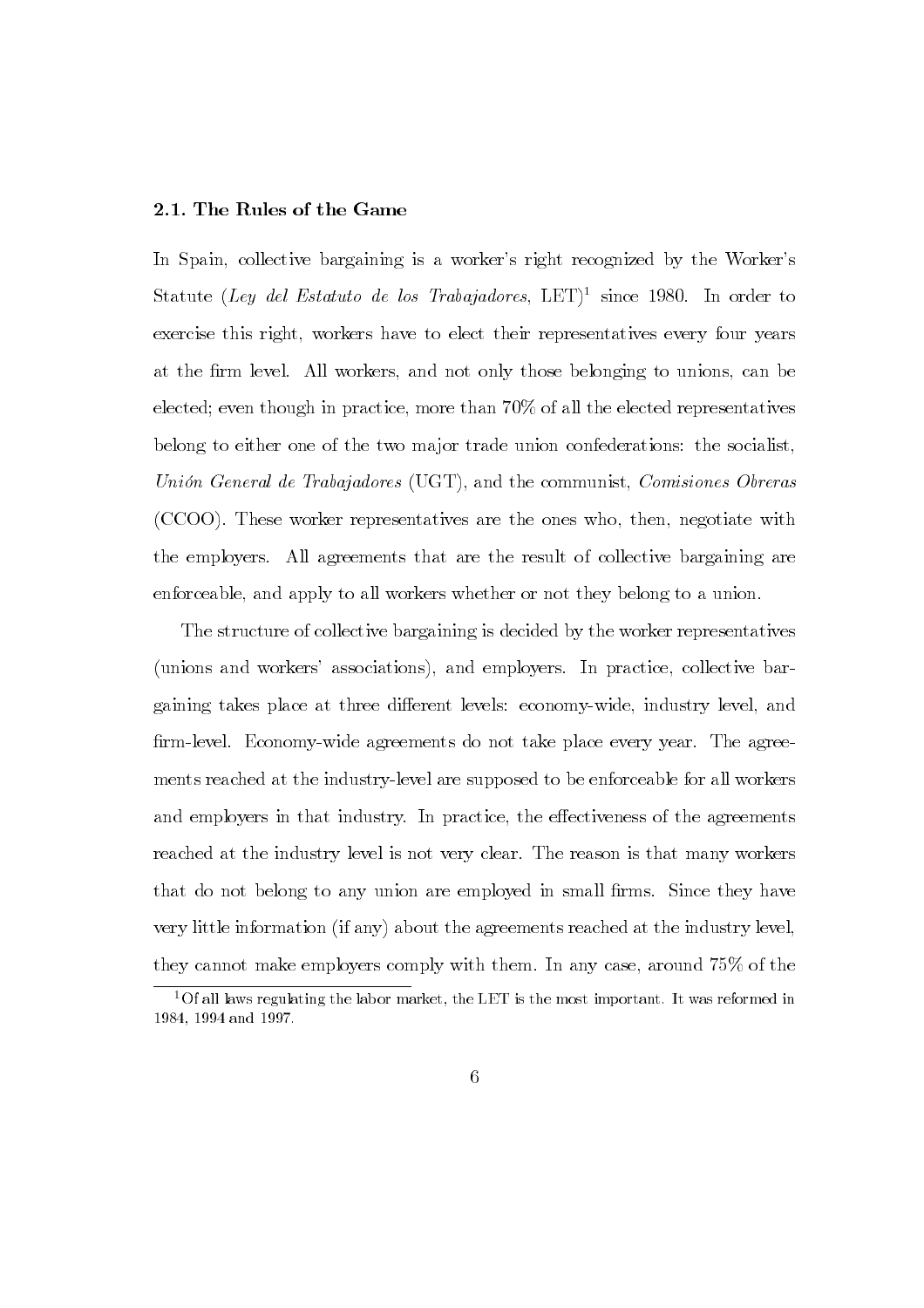wage-earners in the private sector are covered by collective bargaining agreements. Of all those, only  $15\%$  are covered by agreements reached at the firm-level.

At the firm-level, the structure of collective bargaining is as follows. There are two main players in the negotiation: workers and employers. Always the unions and/or the workers' associations, represented by their elected work councils, make a wage increase claim. The institutional setting is such that the firm must counteroffer immediately (see Jimenez-Martín, 1999).

The rules established to eliminate all conflicts between collective bargaining agreements can be established by employers' associations, and workers' associations and unions. It is implicitly assumed that the agreements that are in operation cannot be modified by a new agreement. But, in practice, there are few conflicts because economy-wide agreements are only enforceable for the signing parties and agreements at the industry-level are considered as the minimum standard accepted for the negotiation at the firm-level.

Under some circumstances, the Government can extend the agreements to a firm or an industrial sector in which there is no collective bargaining agreement in operation, or there is no higher-level agreement which apply. Usually the Government would extend the agreement of a firm or industrial sector to another firm or sector that enjoys similar economic circumstances. The extension could be realized if requested by the employers or the workers' representatives of the affected workers.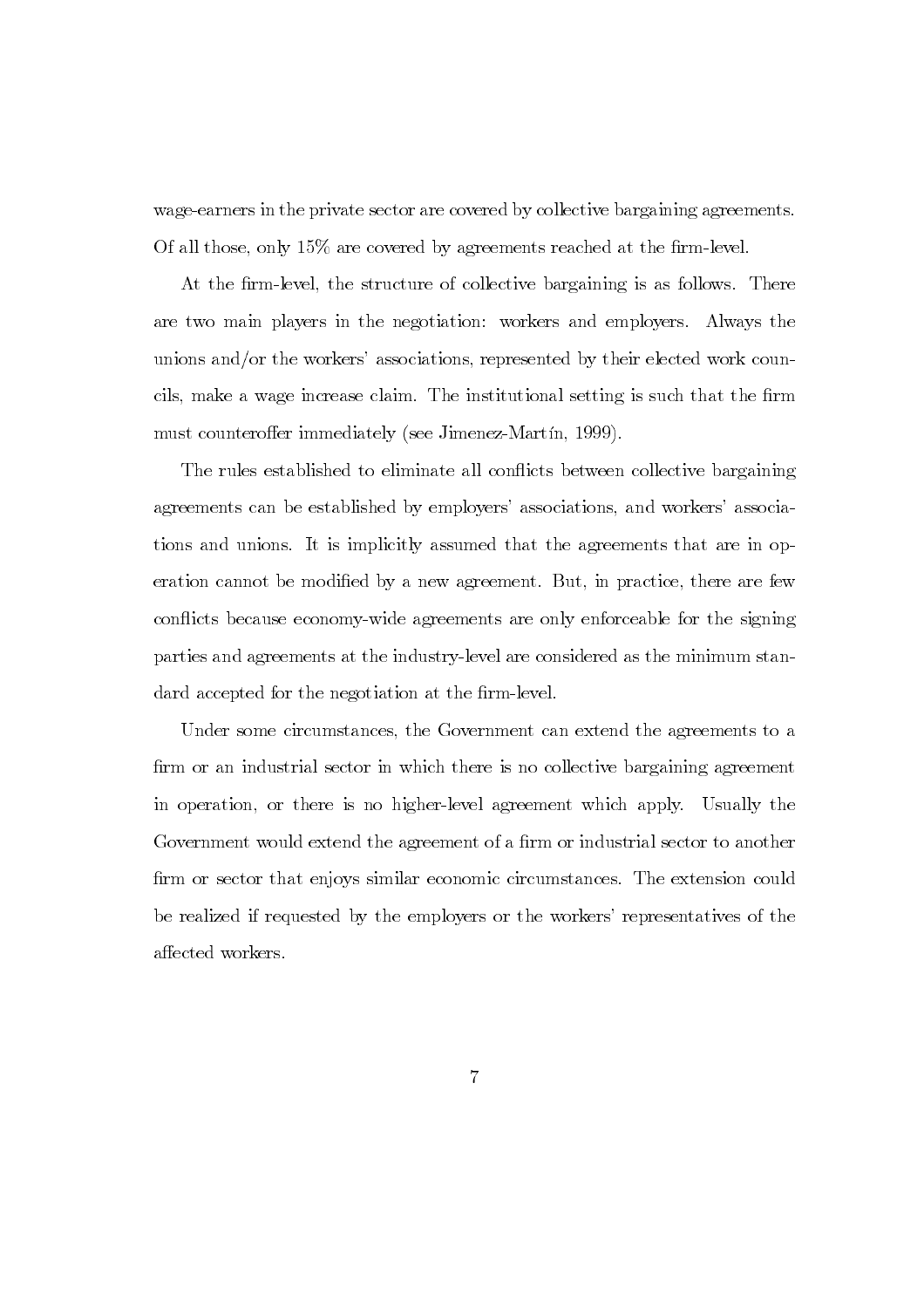### 2.2. Legal Provisions Constraining the Outcome of Collective Bargaining

There are basically two legal provisions that constraint the outcome of collective bargaining: minimum wage laws and working hours regulations. The current minimum wage policy was introduced in 1963. The policy consists of a statutory minimum fixed annually by the Government. Before fixing this minimum, the Government consults with employers' and workers' associations. The law calls for a review of the statutory minimum wage every six months and when Government's forecast inflation is substantially different to actual inflation. According to the LET, the Government must take into account the following when fixing the minimum wage: cost-of-living index, productivity changes, the share of workers compensation in national income, and the current economic situation. In practice, inflation is the most important determining factor. This minimum is binding across the economy without distinction by occupation, work status or contractual relationship with the employer; even though there is a difference between workers aged under  $18$  and those aged over  $18$ .

Working hours are usually fixed by collective bargaining agreements at the industry and the firm levels. The maximum number of normal working hours per week is set, by law, at 40 hours. In addition, the remuneration of the hours worked overtime is also included in collective bargaining agreements. Other than that, there is a lot of flexibility in the organization of these working hours, and it is usually included in the agreements as well.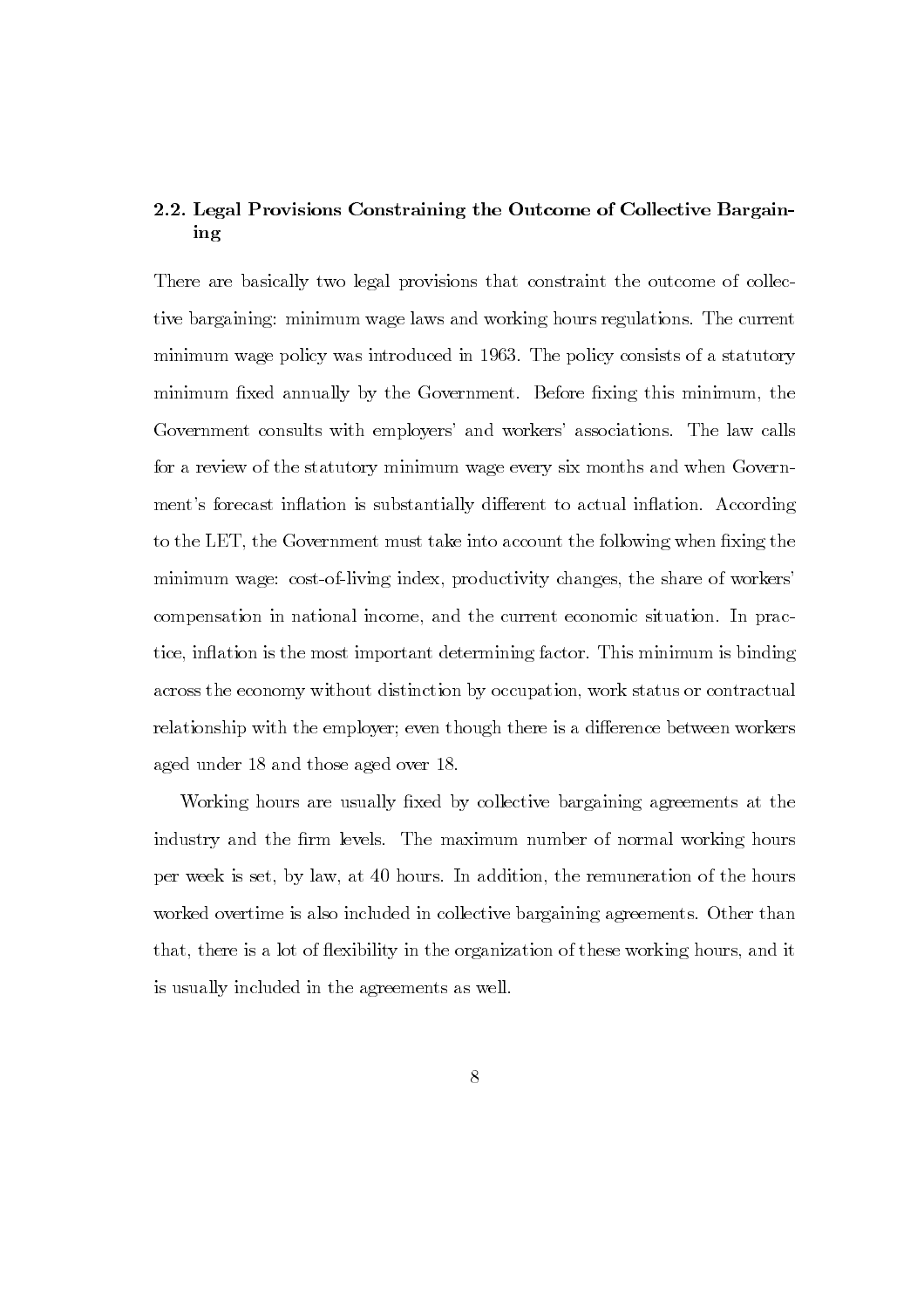### 3. The Model

We propose a bargaining model where the size of the surplus to be divided follows a stochastic process. The situation we analyze here is the collective negotiation between trade unions and employer organizations. The object of bargaining is the allocation of the *cake*, i.e. the allocation of firms' surplus between workers and entrepreneurs.

Therefore, in our game we only consider two players: trade unions and employer associations. Although the model can obviously be extended to any finite number of players, the Spanish collective negotiation is such that there is only one employer association and two main unions that, while negotiating at the firm level, usually act collectively. This is the reason why we assume that workers and entrepreneurs are the only players in the game. In what follows, we will denote by subscript e the employer association or the entrepreneurs and by subscript  $w$ the trade unions or the workers. Let  $S \subset R_+$  be a compact set of possible states of the world, where a state  $s \in S$  represents the surplus to be allocated, and let  $\sigma$  denote a temporally homogeneous Markov process with state space S and transition probability distribution function  $P(\cdot|s)$ . We will refer to the surplus  $s \in S$  that is realized in period  $t = 0, 1, ...T$ , as a state  $(s, t)$ .

The institutional structure of the bargaining procedure we consider here is as follows. Upon the realization of a state  $(s, t)$ , the trade unions (workers) make a proposal, i.e. a split of the surplus consistent on a wage increase and some other behefits for workers, to which the employer association (entrepreneurs) responds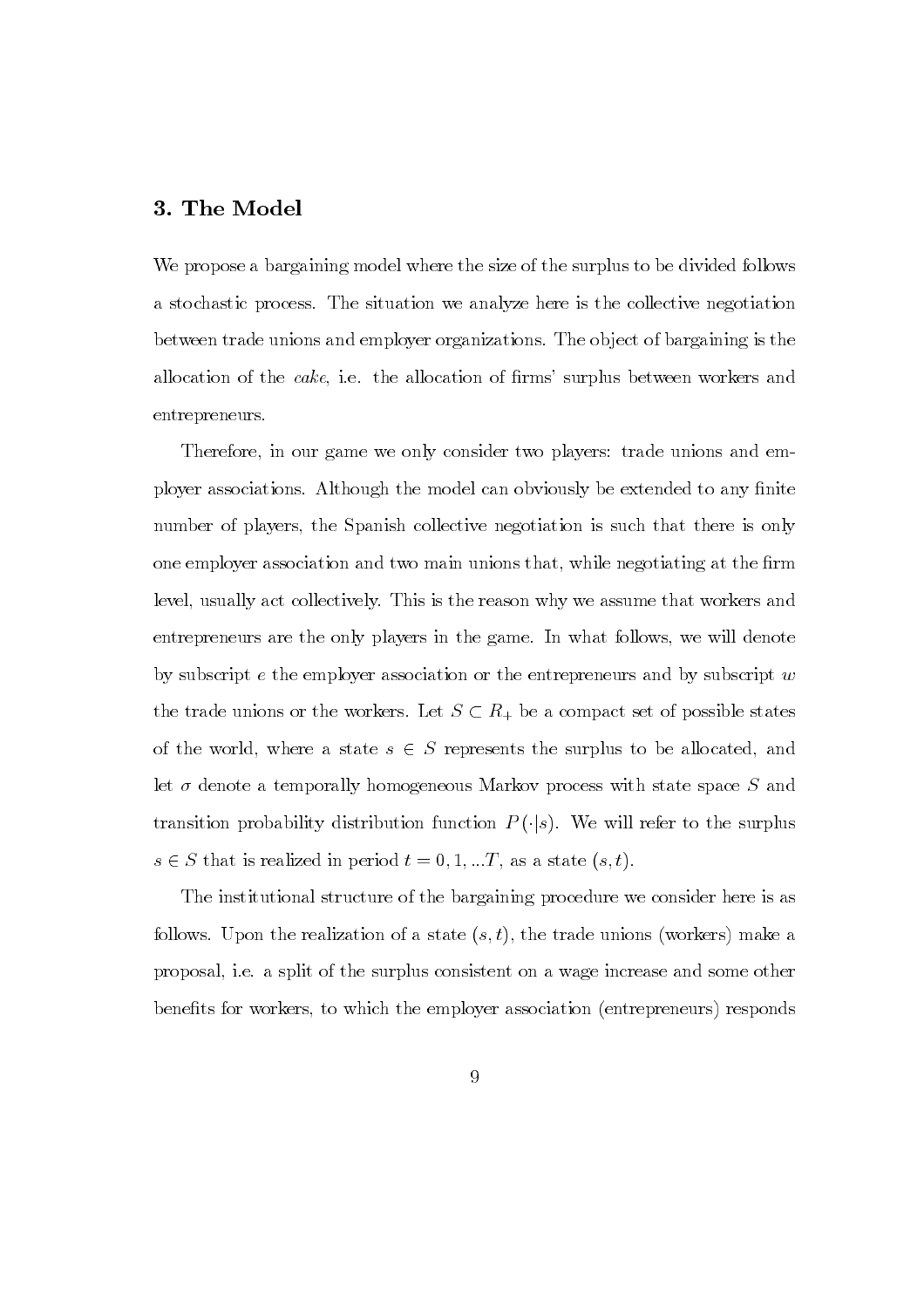accepting or rejecting it. If the entrepreneurs reject the offer, then they become the proposers and make a new offer. This process continuous until an agreement is reached. $2$ 

An outcome of this bargaining game is  $(\tau, \chi)$ , where  $\tau$  denotes the periods in which a proposal is accepted, and  $\chi$  is a feasible allocation of the surplus. Every outcome implies a payoff  $\beta_{e}^{\tau}\chi_{e}$  for the entrepreneurs and  $\beta_{w}^{\tau}\chi_{w}$  for the workers, where  $\beta_e$  and  $\beta_w$  are the discount factors for entrepreneurs and workers respectively, and  $\chi_e$  and  $\chi_w$  are the feasible allocation of surplus for entrepreneurs and workers, respectively.

Given that all negotiations in our data set end in a finite time, our game is finite as well. This implies that there is a unique subgame perfect payoff that it is stationary. However, since the utility is linear and the outcome of the cake is in  $R_{+}$ , there also exists a unique subgame perfect stationary payoff for the infinite  $\mathrm{game.}^3$ 

In Merlo  $(1997)$  the set of states in which the players agree depends only on the unique discount factor, the cake function and the Markov process, and it is independent of the proposer in each state. In addition, the gains to a player from being the proposer in a state in which agreement occurs are independent of who the proposer is. This is what Merlo and Wilson  $(1998)$  call the *separation principle* for stationary subgame perfect equilibria of generic multilateral stochastic bargaining

<sup>&</sup>lt;sup>2</sup>Labor market negotiations often end without agreement. This is not the case in our data set. For some examples in which negotiations can break down without agreement, see Díaz-Moreno and Galdón-Sánchez  $(2000a$  and  $2000b)$ .

<sup>&</sup>lt;sup>3</sup>Clearly, for any discount factor  $\delta \geq \max{\{\beta_e, \beta_w\}}$ , Condition (C') in Merlo and Wilson  $(1995)$  is satisfied.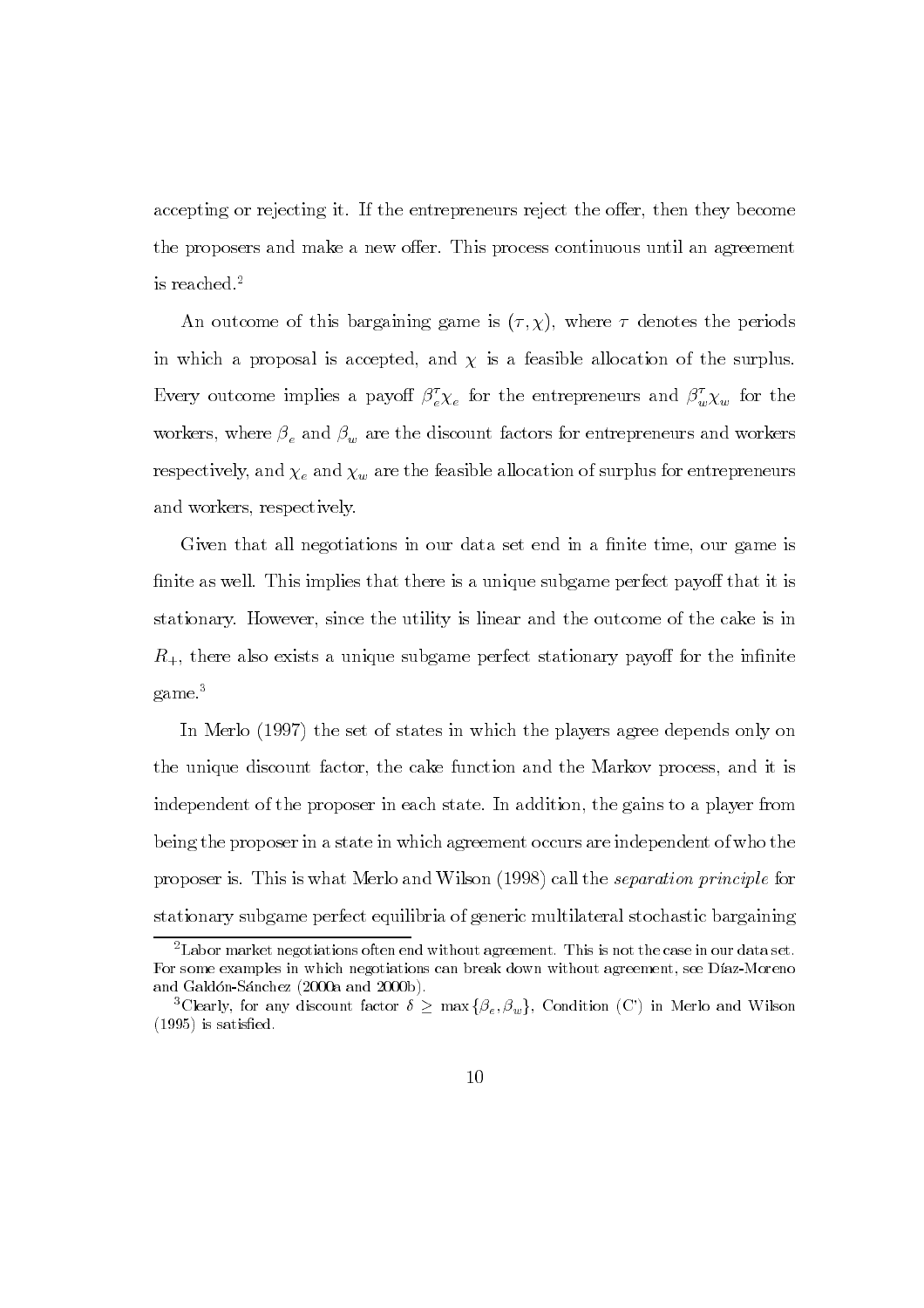games.

The *separation principle* does not apply when players have different discount factors. Analyzing empirically the bargaining process in this case implies considering explicitly the successions of offers and counteroffers that each of the agents make. This is a more "natural" environment for the bargaining situations that take place in the labor market. However, there are some costs of assuming this specification: the need to know who is the proposer in every stage of the negotiation and the lost of the stopping time property of the game implied by the separation principle.

To characterize the subgame perfect equilibrium, we use the fact that at any stage in which agreement occurs, the proposer can extract from the other player any surplus in excess of its expected payoff from the delaying agreement until next period. The subgame perfect payoffs for the players are the unique solution to the following system of equations:

$$
v_{i}(s,t,i) = \max \left\{ s - v_{j}(s,t,i), \beta_{i} \int v_{i}(s',t+1,j) dP(s'|s) \right\}
$$
(3.1)

$$
v_j(s, t, i) = \beta_j \int v_j(s', t+1, j) \, dP(s'|s) \tag{3.2}
$$

$$
t = 1...T
$$
,  $v_j(s, T + 1, i) = 0$ ,  $i, j = \begin{cases} i = w \text{ and } j = e \text{ if } t \text{ odd} \\ i = e \text{ and } j = w \text{ if } t \text{ even} \end{cases}$ 

where  $s'$  denotes the next period surplus and T is the last period of the negotiation. Here,  $v_i(s, t, i)$  is the payoff to player i when player i is the proposer and the state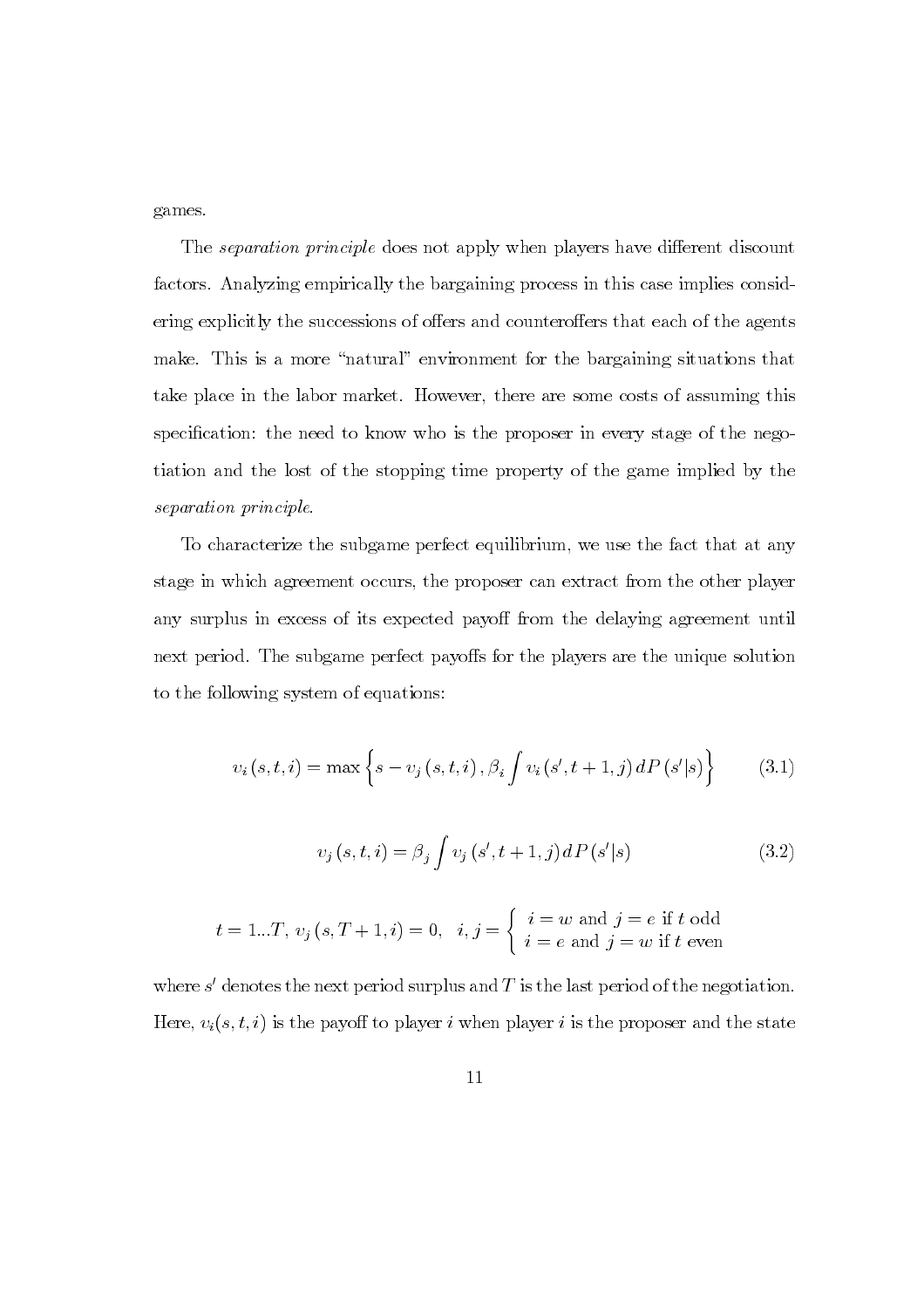is  $(s, t)$ , and  $v_j(s, t, i)$  is the payoff to player j in state  $(s, t)$  when player i is the proposer. To reach an agreement, the proposer has to offer to the other party its continuation value. The proposer does so if what it is left,  $s - v_j(s, t, i)$ , is bigger than its own continuation value.

### 4. The Data

The data we use are from the "Negociación Colectiva en las Grandes Empresas" (hereafter NCGE), a yearly Spanish survey on bargaining issues. The NCGE provides data on bargaining offers, timing of the negotiation, strike activity, wage changes and other variables, for all those Spanish firms with more than 200 employees in 1978, year in which the survey started.

Despite the fact that the survey runs from 1978, we have only had access to the results of the 1988 survey. Therefore, the results we report here have been obtained using this year, which contains data on collective negotiations for firms belonging to 9 different economic sectors.<sup>4</sup> For the purpose of our exercise, this year proves to be enough. The results should be consistent if we had used all the years available since the negotiation process has not changed much.

We constructed our sample by selecting from the raw data only those firms that reported information about the duration of their negotiations. This means that we have excluded from our analysis those firms that did not report information about

<sup>&</sup>lt;sup>4</sup>There are 10 economic sectors in the original data set, but only 2 firms were surveyed in the agricultural sector. This is the reason why we have only consider the 9 nonagricultural sectors. In any case, the impact of these two data on the estimation results for the discount factors is negligible.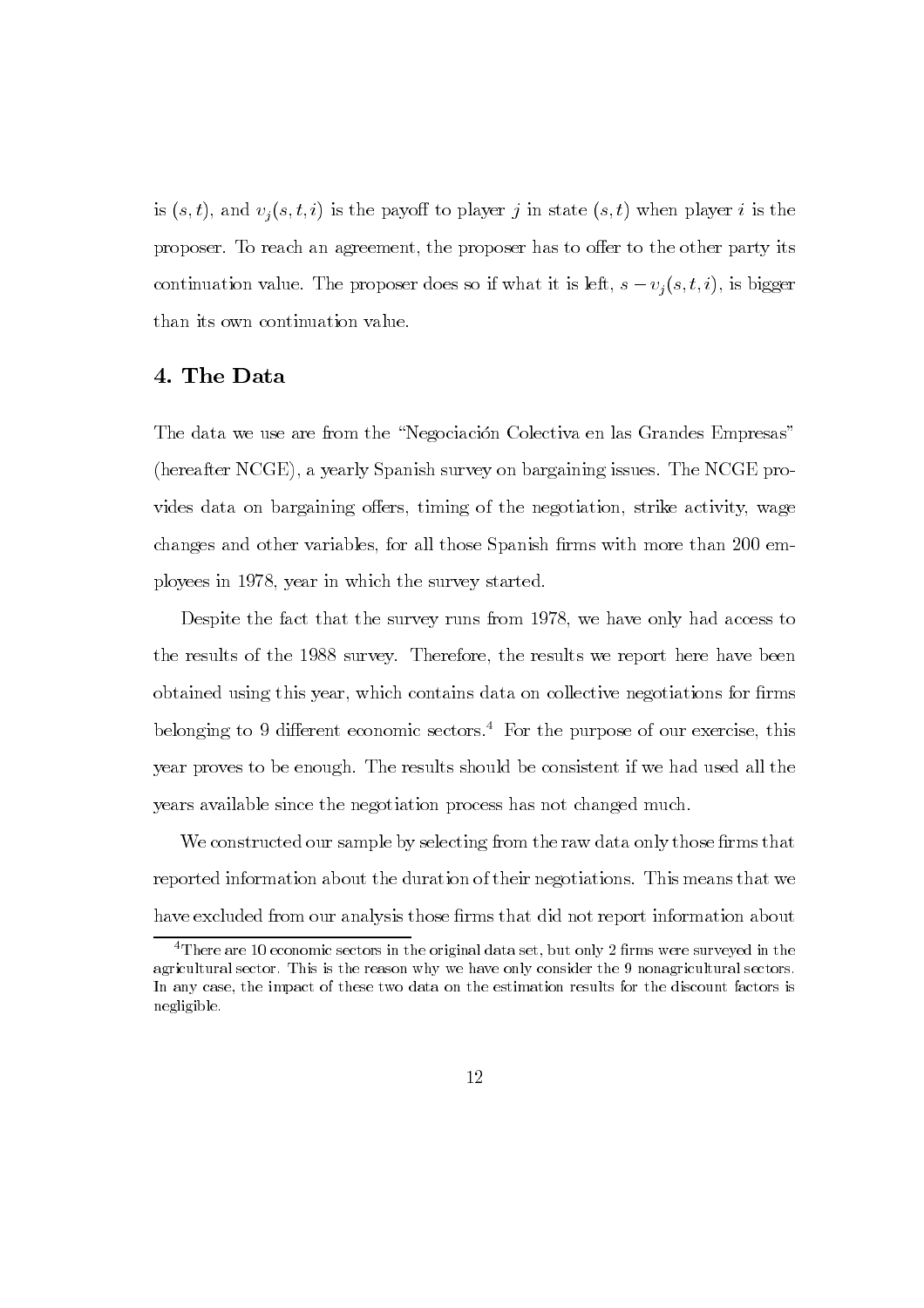the date in which their negotiation starts, the date in which their negotiation ends or both. Moreover, we eliminated from the sample those units for which the date of conclusion of the negotiations appears as being previous to the date in which the negotiation started. We also eliminated those firms that did not report their number of workers. Table 1 reports some statistics regarding the size of the firms and the duration of the negotiations for the 1988 survey.

The data are disaggregated in nine economic sectors  $(1 \text{ to } 9)^5$ . The total number of firms in our data set is  $484$  (545 negotiation units or negotiations).<sup>6</sup> The total number of workers in these firms is 672,226. Regarding the size of the firms, their average size is 1,388.9 workers. The biggest firm in our sample has 52,889 workers, and the smallest 100 workers.<sup>7</sup> Regarding the duration of the negotiations, the average duration per negotiation unit is 104.2 days, being the longest of these negotiations 1,226 days and the shortest 1 day.

To study how representative of the Spanish economy our sample is, we also compare our database with the 1988 data for the whole Spanish economy. The results of this comparison are available in Table 2. This table contains the indus-

<sup>&</sup>lt;sup>5</sup>Description of sectors: 1 = Energy and water distribution, 2 = Mining and chemicals, 3 = Metal industries,  $4 = \text{Non-durable manufacturing}, 5 = \text{Construction}, 6 = \text{Trade}, 7 = \text{Transport}$ and communications,  $8 =$  Finance, banking and services to firms,  $9 =$  Social and personal services.

 ${}^{6}$ The original data set contained 718 firms (815 negotiation units or negotiations). For some firms, there are more than one bargaining unit. Since most of the time the negotiation duration is different for the different negotiation units of the same firm, we kept as much bargaining units as possible for our analysis. The number of negotiation units coincide, therefore, with the total number of negotiations.

 $^{7}$ Even though our survey includes all firms with more than 200 workers, it also follows firms through time. Therefore, if a firm reduces its number of workers from one year to the next, this does not necessarily mean that the firm is excluded from the survey.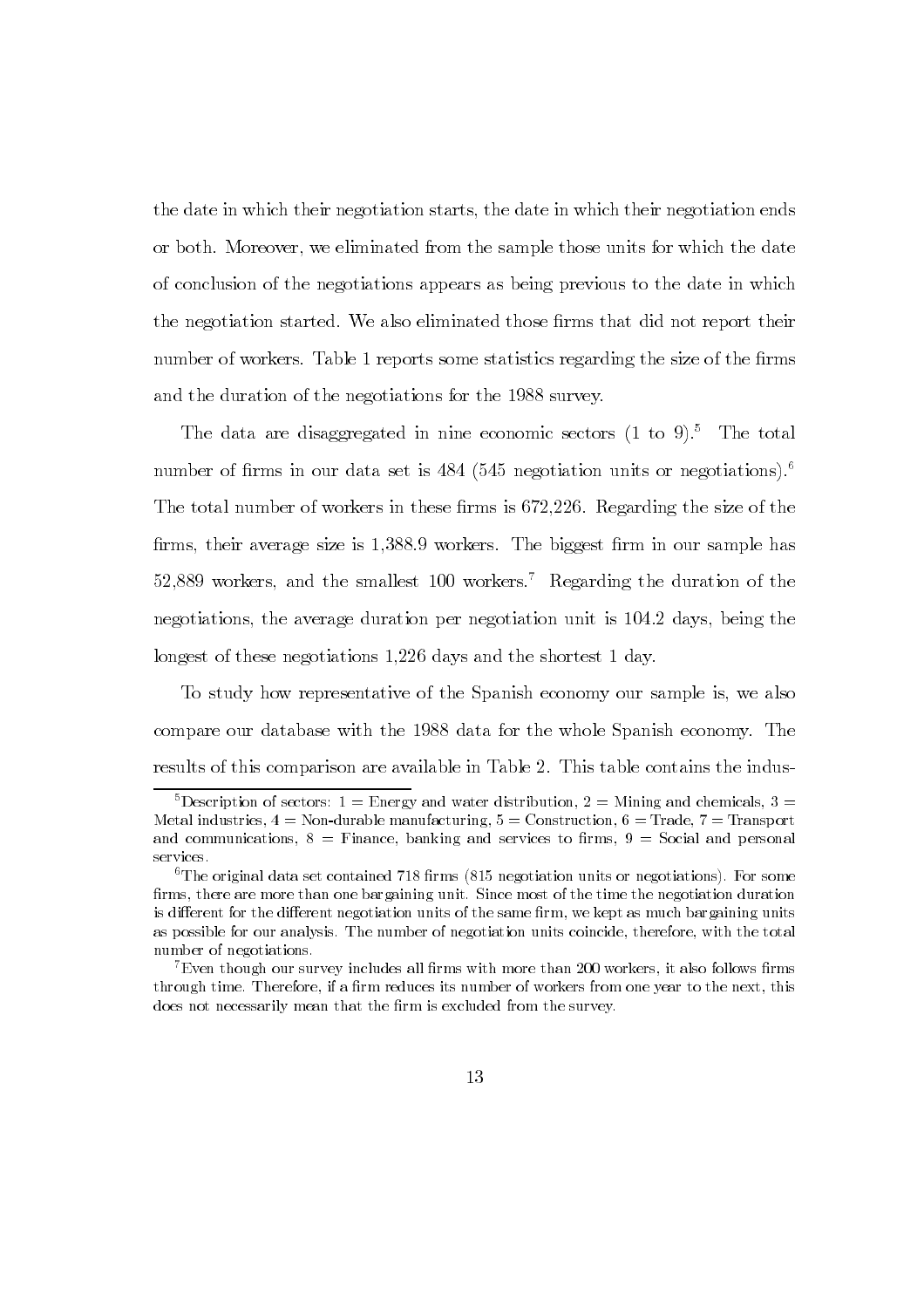trial distribution of collective negotiation at the firm level in 1988 for the NCGE and the total economy. The data for the whole economy are from the "Boletin" de Estadísticas Laborales" (Labor Statistics Bulletin, BEL), a publication that contains, among others, those Spanish labor statistics related to collective negotiation.

As it can be seen, the 545 negotiations in our database represent around  $20\%$  of the total firm-level negotiations of the economy  $(2,790$  negotiations). The number of workers affected in our database,  $672,226$ , represents around the  $63\%$  of the total number of workers affected by firm-level agreements  $(1,066,188)$  workers).

#### 5. Econometric Specification

The predictions of our bargaining model depend on the discount factors of the two players  $(\beta_e, \beta_w)$ , the distribution function  $P_i$  describing the surplus process for every sector, and the terminal date of the negotiation,  $T$ . Therefore, we assume that workers and entrepreneurs irrespective of their sector have the same discount factor, i.e. the discount factor for each player is identical across sectors;<sup>8</sup> but the process for the surplus is group specific allowing for a different technology in each sector. These are the structural components of our model.

Since we do not observe the surplus levels, we assume that they are generated by a distribution function  $P_i$  over the set,  $S = [0, c]$ ,  $\bar{c} < \infty$ , of possible outcomes. Therefore we make  $S$  identical for each group. We also assume a specific paramet-

<sup>&</sup>lt;sup>8</sup>It does not seem sensible to assume that the rate of time preference depends on the sector in which people work.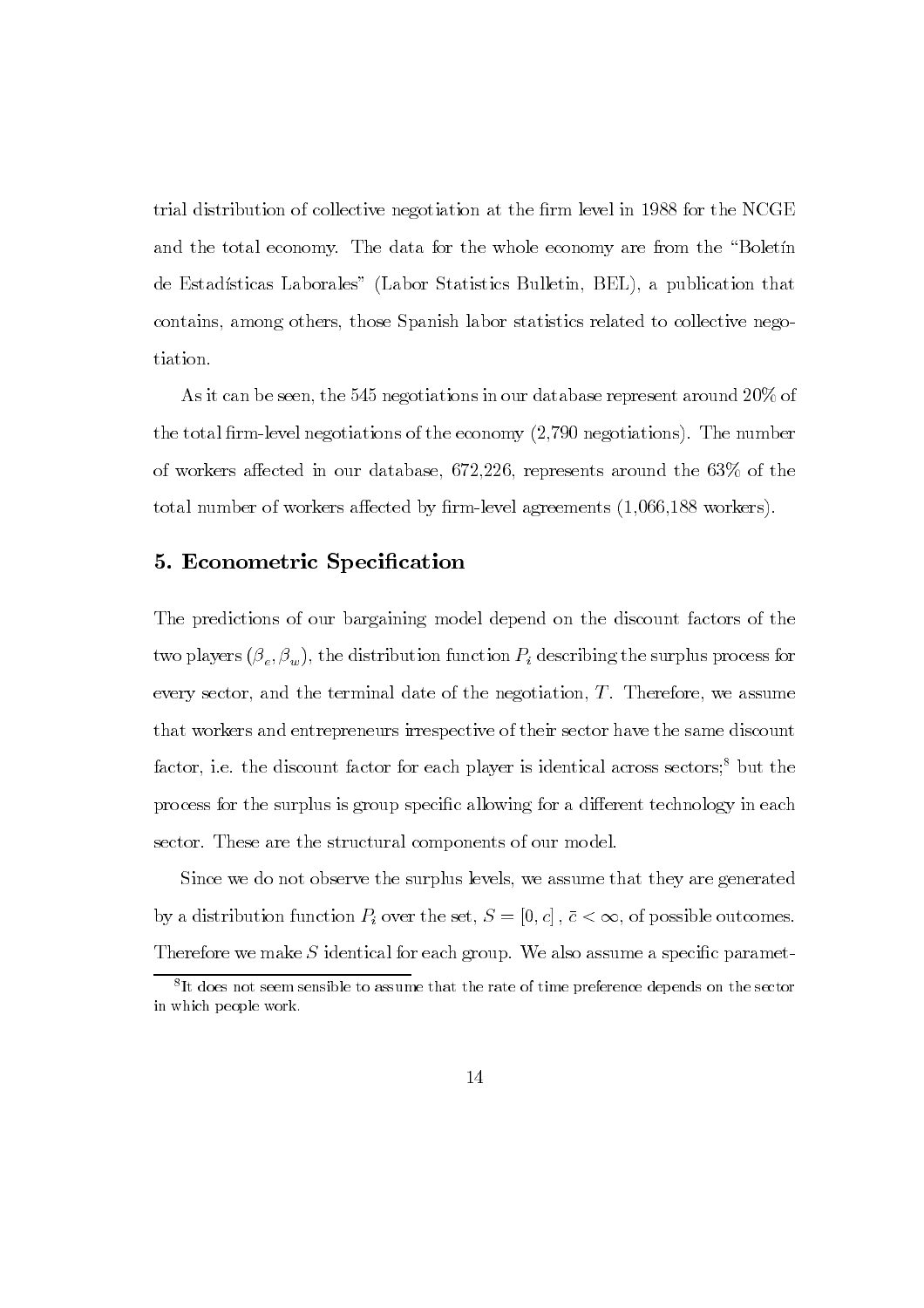ric functional form for  $P_i(\cdot|s) = P_i(\cdot)$  (i.e., the sequence of surplus levels for each sector is generated by i.i.d. draws from a common distribution  $P_i$  ) and derive maximum likelihood estimates of the structural parameters of the model.

Since  $T_{\text{max}}$  is a strongly consistent estimator of T and converges to T at a faster rate  $(N)$  than the maximum likelihood estimators of the other parameters  $(\sqrt{N})$ , we use  $T^* = T_{\text{max}}$  and estimate the rest of the parameters conditional on such an estimate.<sup>9</sup> Under this assumption, given that  $T^*$  is even, the sequences of surplus levels that induce agreement for the proposer in sector  $i, i = 1,....9$  $(s_{in}^*)_{n=1}^{T^*}$ , and for the other player,  $(d_{in}^*)_{n=1}^{T^*}$ , are the following:

$$
s_{iT}^* = 0 \; ; \; d_{iT}^* = 0
$$

$$
s_{iT-1}^* = \beta_w E(s_i) \; ; \; d_{iT-1}^* = 0
$$

$$
d_{in}^{*} = \begin{cases} \beta_e s_{in+1}^{*} & \text{if } n \text{ is even} \\ \beta_w s_{in+1}^{*} & \text{if } n \text{ is odd} \end{cases} \quad n = T - 2, ....1 \tag{5.1}
$$

$$
s_{in}^* = \begin{cases} \beta_w \left[ \int_{s_{in+1}^* + d_{in+1}^*}^{\bar{c}} \left( s_i - s_{in+1}^* \right) ds_i + \beta_w s_{in+2} \int_0^{s_{in+1}^* + d_{in+1}^*} ds_i \right] \text{ if } n \text{ is even} \\ \beta_e \left[ \int_{s_{in+1}^* + d_{n+1}^*}^{\bar{c}} \left( s_i - s_{in+1}^* \right) ds_i + \beta_e s_{in+2} \int_0^{s_{in+1}^* + d_{in+1}^*} ds_i \right] \text{ if } n \text{ is odd} \end{cases}
$$

 $n = T - 2, \dots, 1$ , where *n* is the negotiation period,  $s_{in}^*$  is the surplus level for the proposing player that induce agreement in the negotiation period n in group i,  $d_{in}^*$ is the surplus level for the other player that induce agreement in the negotiation

 $9$ This is the same result used by Merlo (1997) and Flinn and Heckman (1982).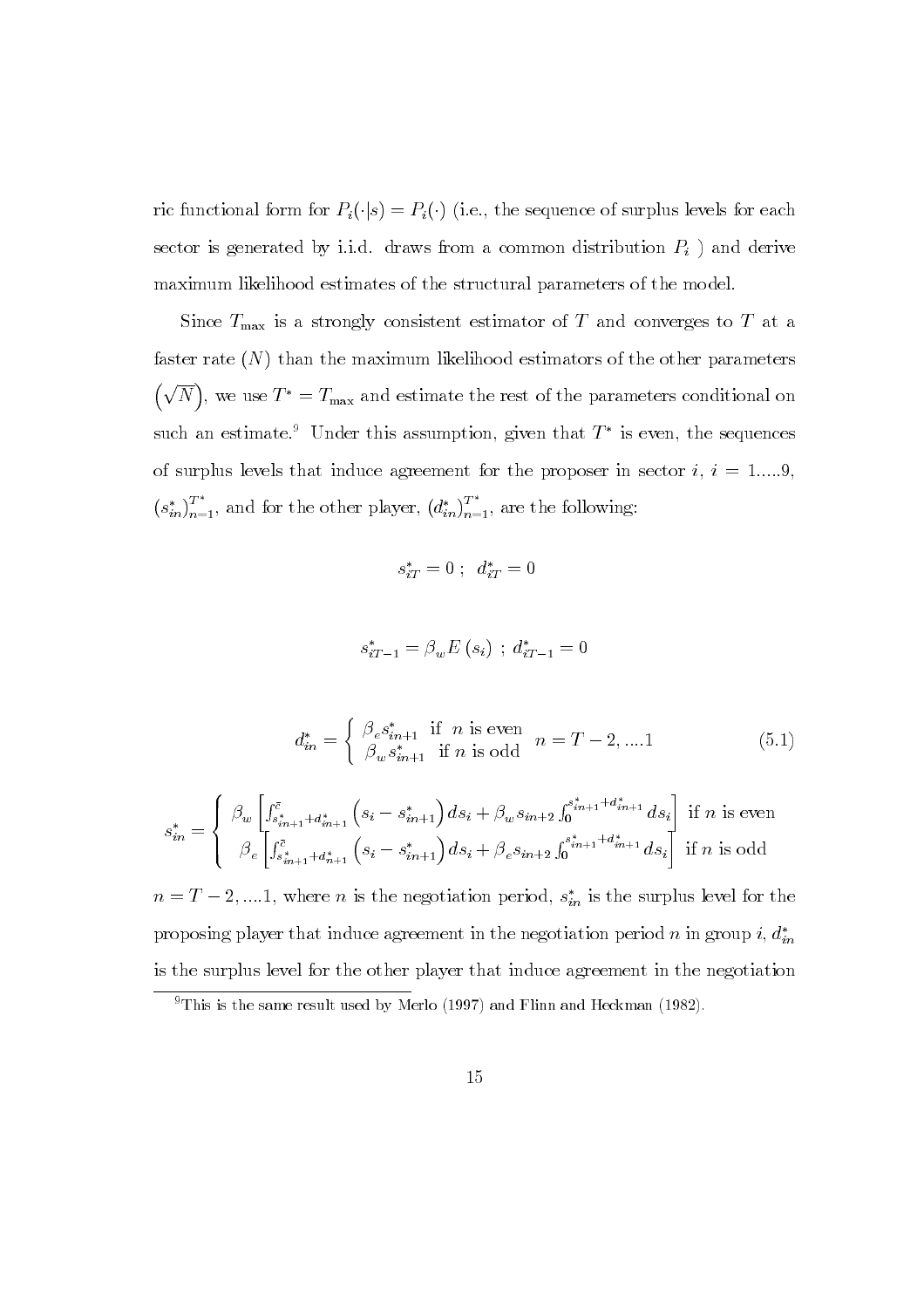period n in sector i, and  $\bar{c}$  is the maximum value in the support of the distribution of  $P_i$ .

Given the sequences of surplus levels that induce agreement in each group, we can construct the likelihood function. Let  $\Gamma(i, n, w)$  be an indicator function that takes value 1 if an agreement in n is reached when the trade union is the proposer  $(n \text{ is odd})$  for a negotiation in a firm of sector *i*. And it takes value 0 if there is a delay in *n* when the proposer is  $w(n)$  is odd) and the negotiation is in a firm of sector *i*. Then, the probability that the players will agree in state  $(s, n)$  given that they have not agreed up to n, the proposer is w, and the group is i, is:

$$
Pr(\Gamma(i, n, w) = 1/\text{delay to } n, s) =
$$

$$
\Pr\left(s \ge \int \left(\beta_w v_w\left(s', n+1, e\right) + \beta_e v_e\left(s', n+1, e\right)\right) dP_i\right) \tag{5.2}
$$

Similarly, the probability that the player will delay agreement in state  $(s, n)$ given that they have not agreed up to n, the proposer is  $w$ , and the group is i, is:

$$
\Pr\left(\Gamma\left(i,n,w\right)=0/\textrm{delay to }n,s\right)=
$$

$$
\Pr\left(s < \int \left(\beta_w v_w\left(s', n+1, e\right) + \beta_e v_e\left(s', n+1, e\right)\right) dP_i\right) \tag{5.3}
$$

Note that the case in which the entrepreneur is the proposer is exactly symmetrical to the case just described.

Given the small number of observations we have, we assume a simple form for  $P_i$  that depends only in two parameters,  $\alpha_i$  and  $\bar{c}$ . The specific form we choose is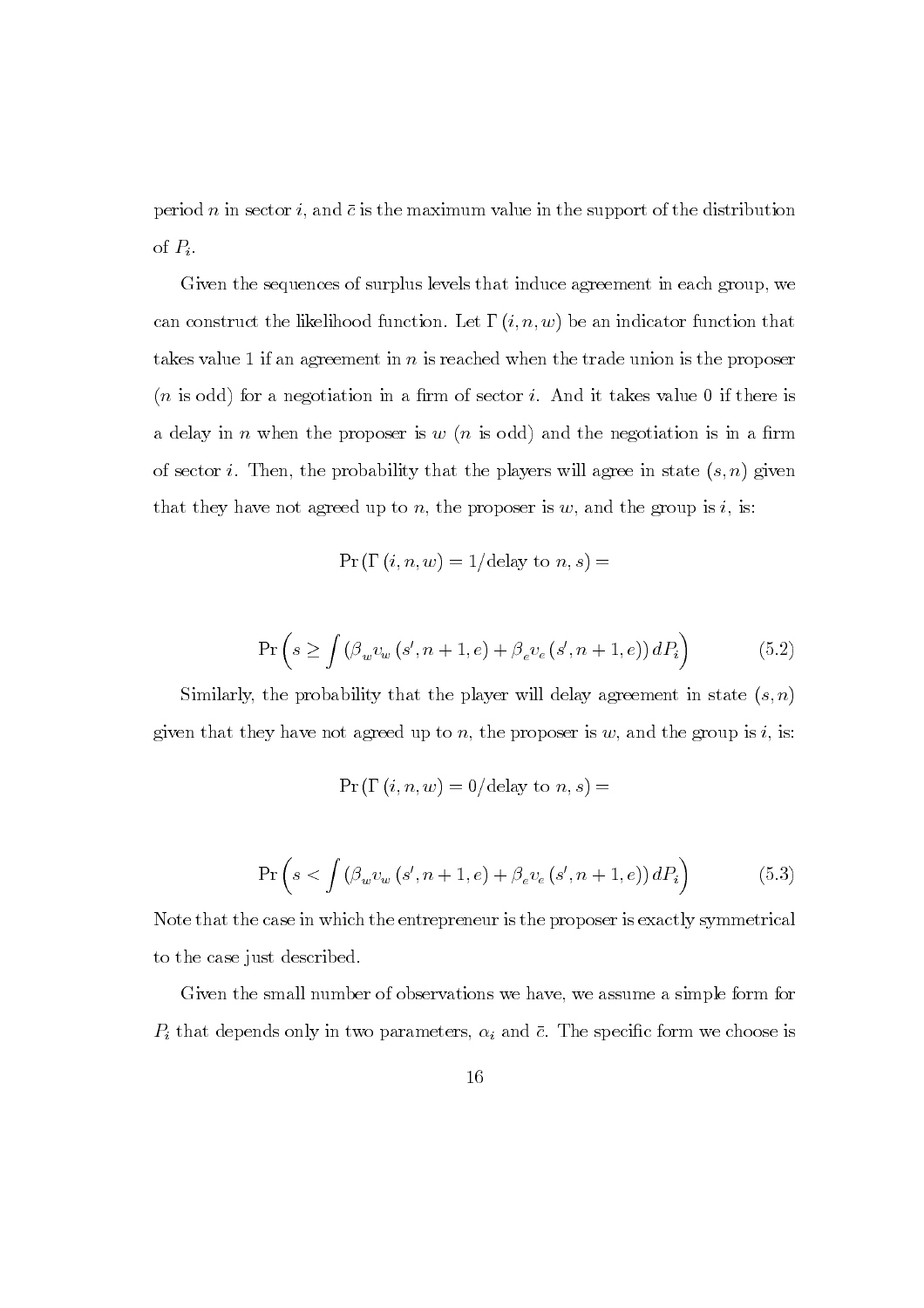$P(s; \alpha_i, \bar{c}) = \left(\frac{s}{\bar{c}}\right)^{\alpha_i}, \alpha_i > 0.$  Therefore, the probability of observing a negotiation process for  $n - 1$  periods in sector i followed by an agreement when the proposer is  $k$  is:

$$
\Pr\left(\Gamma\left(i,n,k\right)=1/\text{delay to }n,s\right)=\Pi_{t=1}^{n-1}\left(\frac{s_{it}^{*}+d_{it}^{*}}{\bar{c}}\right)^{\alpha_{i}}\left[1-\left(\frac{s_{in}^{*}+d_{in}^{*}}{\bar{c}}\right)^{\alpha_{i}}\right] (5.4)
$$

and, similarly, the probability of observing a negotiation process for  $n-1$  periods followed by no agreement becomes:

$$
\Pr\left(\Gamma\left(i,n,k\right)=0/\text{delay to }n,s\right)=\Pi_{t=1}^{n-1}\left(\frac{s_{it}^*+d_{it}^*}{\bar{c}}\right)^{\alpha_i}\tag{5.5}
$$

The  $(log)$ likelihood function is obtained by summing the logs of the right hand side of  $(5.4)$  and  $(5.5)$  over all the elements of the sample. The parameters to estimate are  $\beta_w$ ,  $\beta_e$  and  $\alpha_i$ ,  $i = 1...9$ . Even though  $\bar{c}$  appears in equations  $(5.4)$  and  $(5.5)$ , it is just a scale factor and it does not appear in the likelihood function.

#### 6. Results

The estimated parameters of our model are reported in Table 3. The first thing to be noticed is the value of the discount factors. The value for  $\beta_e$  is .96223 and for  $\beta_w$  is 0.95647. These high values are not surprising given that the time period in our model is a week. An important question, as we have already pointed out, is the existence of differences in the value of the discount factors, since this differences affect the relative bargaining power of the agent and also the computational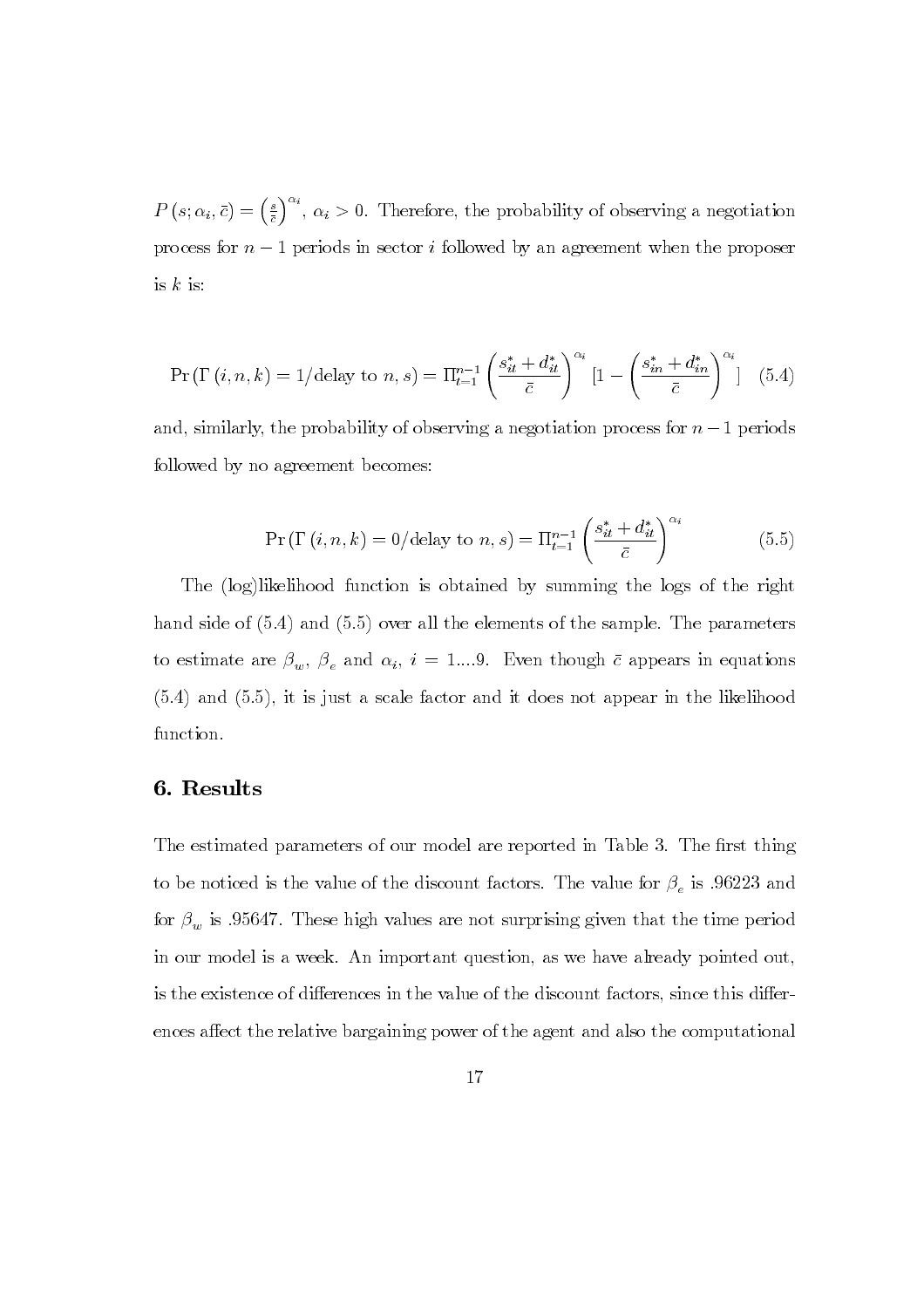burden of the model's solution. As it can be seen at a glance, both values are very close. We tested the hypothesis of  $\beta_e=\beta_w$  and were unable to reject it.  $^{10}$ 

The next step is the analysis of the sector specific parameters,  $\alpha_i$ . They take different values that range from the highest of .11670 for  $\alpha_2$  (mining and chemical), to the lowest of 0.02393 for  $\alpha_8$  (finance, banking and services to firms). There are five  $\alpha'$ s with values bigger to .1, and they are those corresponding to sectors 2 (mining and chemicals), 3 (metal industries), 4 (non-durable manufacturing) 6 (trade) and 9 (social and personal services). The remaining four sectors range between the aforementioned lowest value of sector 8 and the value of 0.07528 obtained by sector 7 (transport and communications).

If we compare the values of  $\alpha_i$  in Table 3 with those of the average negotiation duration in Table 1, we observe a clear inverse relation between both. The longer the average negotiation duration, the smaller the value of  $\alpha_i$ . This is not surprising since a low  $\alpha_i$  implies a distribution of surplus levels skewed toward zero, and therefore the probability distribution puts more mass in low levels of surplus. In this way, longer negotiations are needed in order to get a level of surplus high enough to induce an agreement.

It seems that in those sectors in which the benefits increased on average more than  $50\%$  in 1987, i.e. the year before our negotiations took place, the duration of the negotiation was shorter (see Ministerio de Economía y Hacienda, 1989). This is the case for mining and chemicals  $(80.7\%$  increase), non-durable manufacturing  $(57.8\%$  increase), personal services  $(126.5\%$  increase) and trade  $(50\%$  increase).

 $\frac{10}{2}(-2(\ln |L_R| - \ln |L_U|) = .0005).$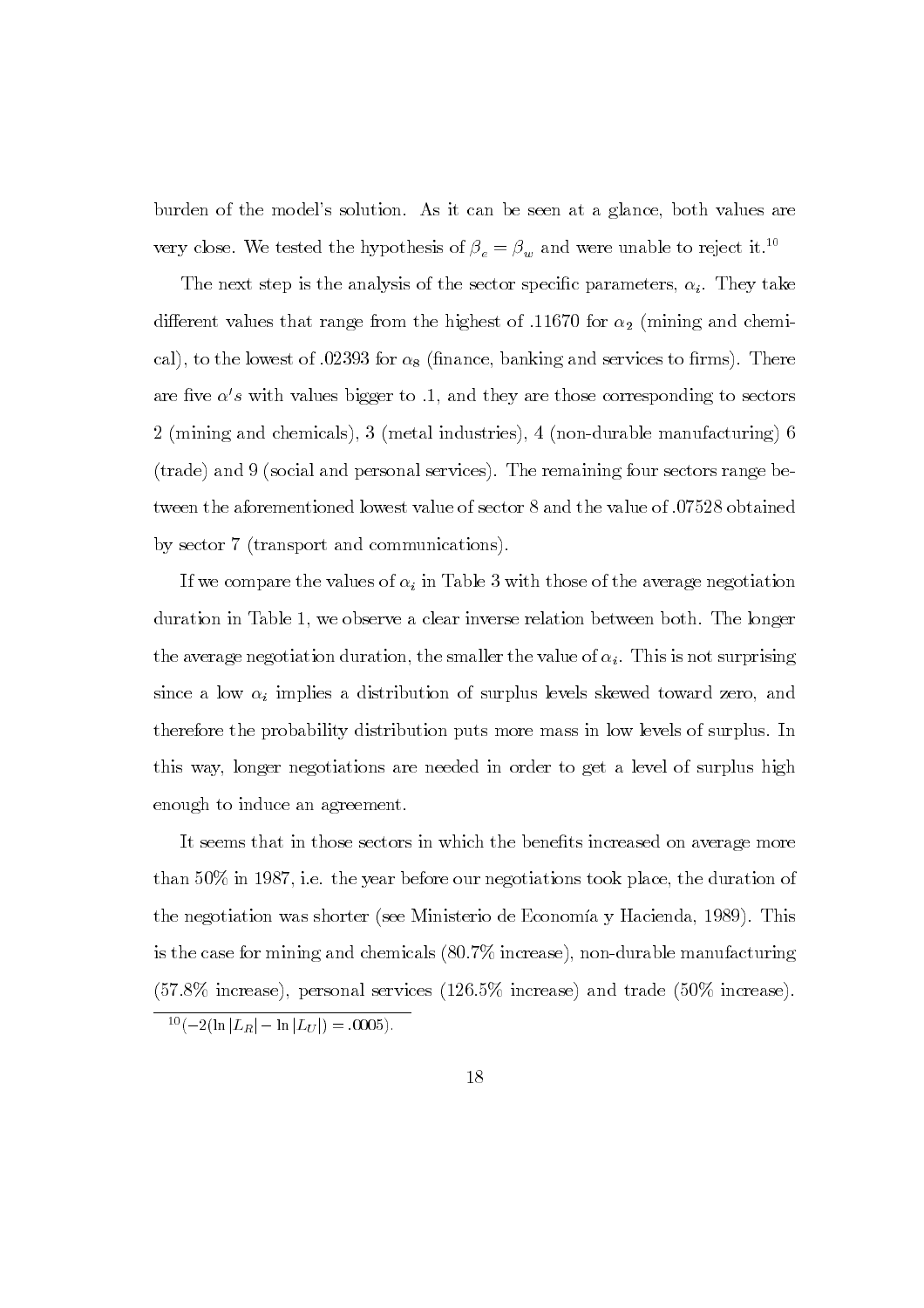Even though this is not the only reason why some negotiations are shorter than others, it can be an indicator for high values of  $\alpha_i$ , or a high probability of getting a high level of surplus in shorter negotiations.

Table 4 reports evidence on the fit of the model to the data. It compares the density function of the negotiation duration predicted for the model aggregating by sectors, weighting every sector by its relative frequency, to the joint empirical density.<sup>11</sup> We use this procedure since, of course, the model does not give any information on the number of firms in each sector. In this table we report some of the 176 data of the empirical marginal density and the density we have constructed since we think this is enough to appreciate the good fit of the model. The  $\chi^2$  test confirms this fact.<sup>12</sup> As it can be seen in Table 4, the  $\chi^2$  test does not reject the model for any significance level. Figure 1 confirms the performance of the model when compared to the observed duration data.

It is also interesting to compare the performance of the model by economic sectors. Figures 2 to 10 show the performance of the model when compared to

$$
f(\tau) = \sum_{i=1}^{9} \frac{n_i}{N} \left[ \Pi_{t=1}^{\tau-1} \left( \frac{s_{it} + d_{it}}{\bar{c}} \right)^{\alpha_i} [1 - \left( \frac{s_{i\tau} + d_{i\tau}}{\bar{c}} \right)^{\alpha_i}] \right].
$$

$$
N \sum_{\tau=1}^{T} \frac{[f(\tau) - f^{\circ}(\tau)]^2}{f^{\circ}(\tau)} \sim \chi^2(T-1)
$$

 $^{11}$ The density function of the negotiation duration predicted by the model is:

Where  $n_i$  is the number of negotiations in sector i and N is the total number of negotiations. <sup>12</sup>The goodness-of-fit  $\chi^2$  statistic is defined as:

where f is the empirical density function of negotiation times and  $f^{\circ}$  is the maximum likelihood estimate. N is the total number of observations and  $T = 176$ . The degrees of freedom are an upper bound since we do not take into account that the parameters in the model are estimated.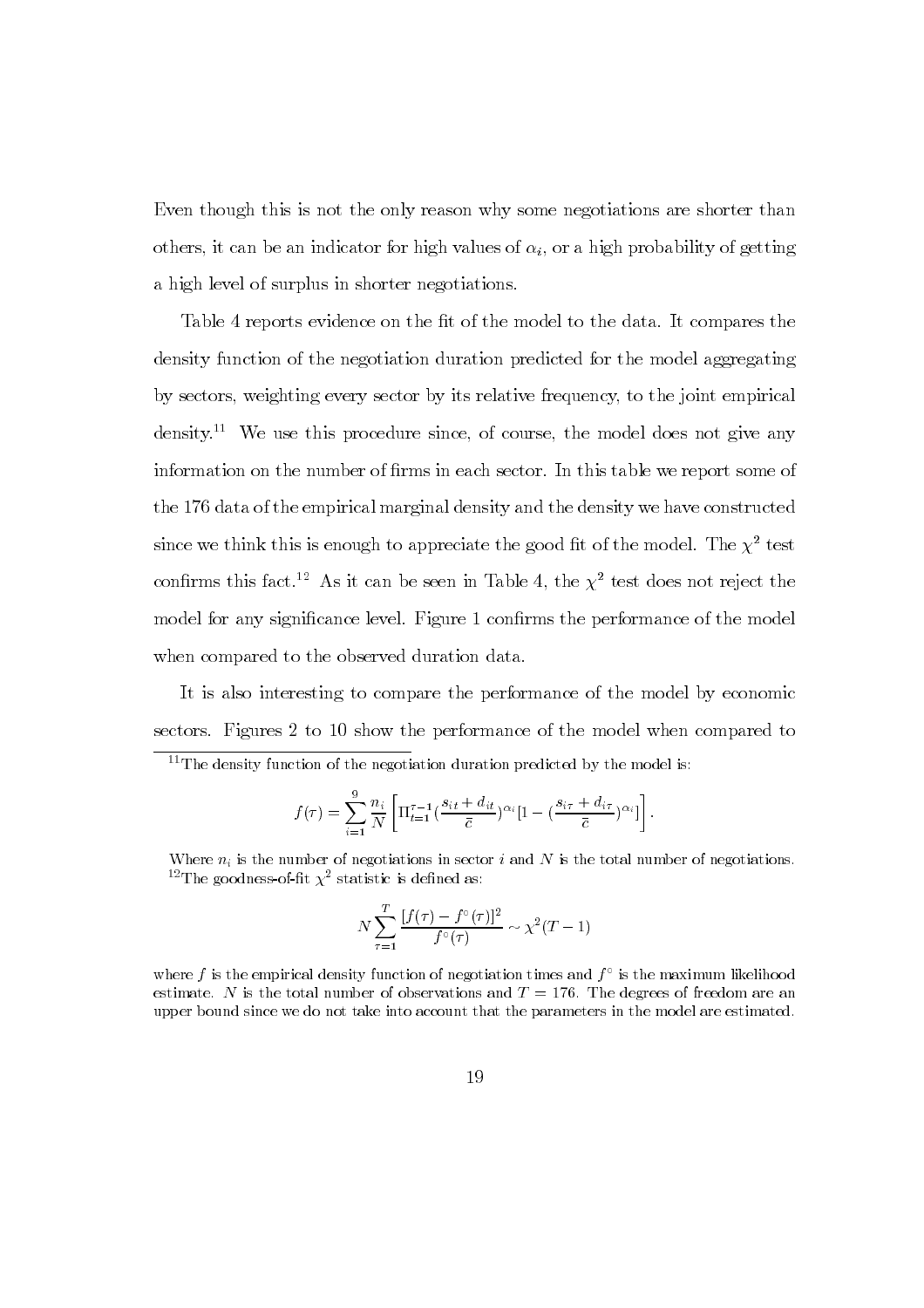the observed duration data for each sector. Despite the fact that by our econometric specification the marginal densities predicted by the model have the same support than the marginal of sector 8, where the longest negotiation took place, the adjustment is quite good. One exception is sector  $9$  (see Figure 10), but the number of negotiations that our data set reports for this sector is very low. Allowing in the estimation for sector specific terminal dates for the negotiation would greatly increase the adjustment of the marginal density of each sector, but at the theoretical cost of assuming that the bargaining games played at each sector are different.

It would be interesting to compare our structural estimates to other labor market negotiation analysis of this sort, but we have not found any comparable studies. In a previous paper (see Díaz-Moreno and Galdón-Sánchez, 2000a), we found a higher value for  $\beta$  (1.0930). The bargaining model in this case had only one discount factor and was estimated using a much shorter data base on collective negotiation of economy-wide agreements in Spain. A much lower value  $(.642)$  is found in Merlo (1997) for a similar model but using data of negotiation for government formation in Italy.

Our estimated values of  $\beta$  are closer to the values usually found in the dynamic macroeconomic literature. This is consistent with the fact that Merlo's agents are Italian politicians and our agents are workers and entrepreneurs, the same type of agents that are found in the macroeconomic literature. In spite of this, if we compare our values with those used in the Real Business Cycles (RBC) literature (i.e. a quarterly value of .9870 quarterly, which implies a weekly value of .9990.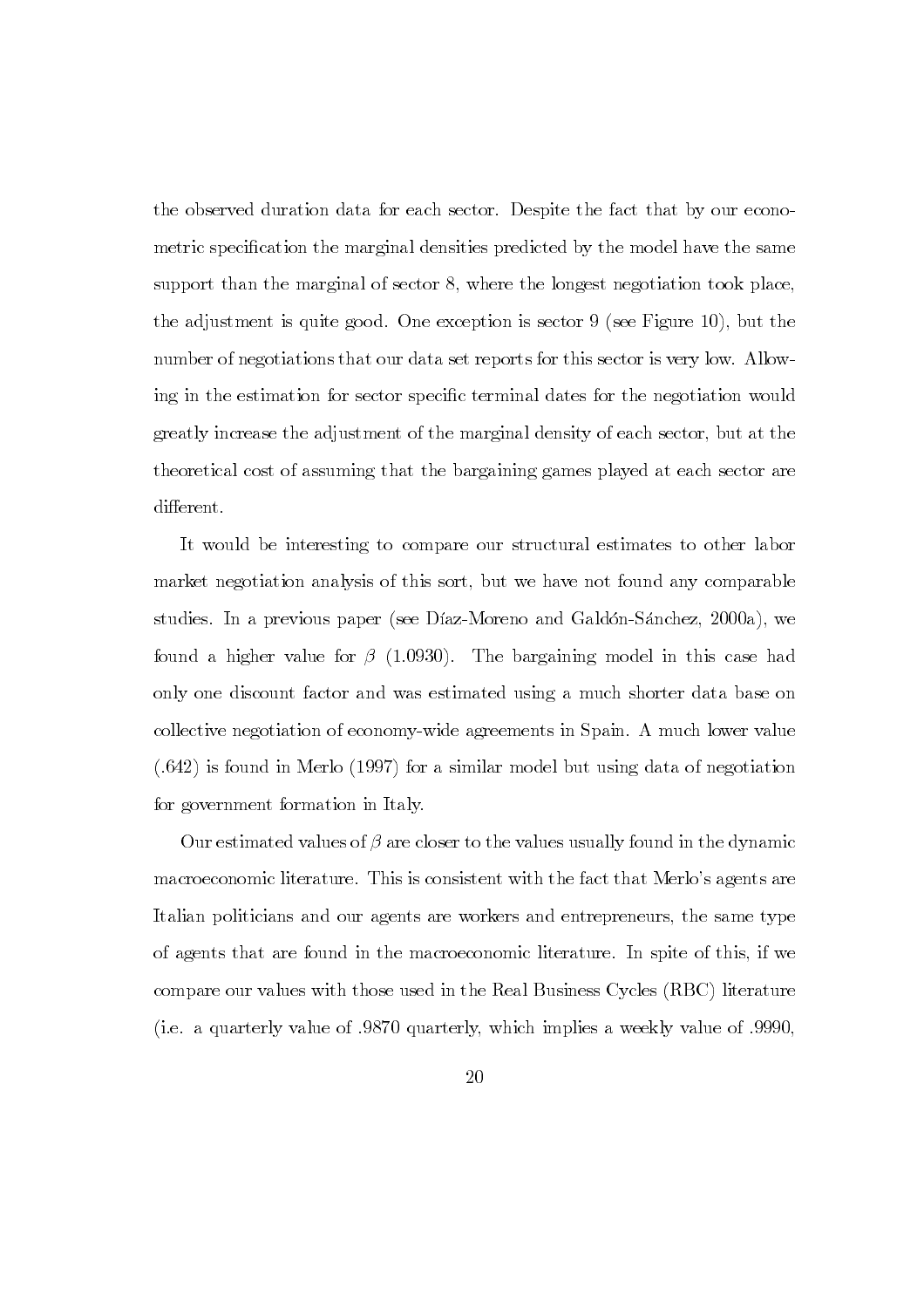see Cooley and Prescott, 1995) they are still lower.

# 7. Conclusions

The existence of delays is one of the most important features of collective bargaining. In contrast with the traditional view based on private information, we have shown that a bargaining model with complete information and a stochastic process for the surplus to be divided among the players, very much on the spirit of the productivity shock that generates business cycles in the RBC literature. can explain at least part of this issue.

In this way, the duration data show a very good correspondence with the predictions of the model regardless of the limitations imposed by the parametric specification adopted. In addition, the parameter values are in the line of those found in the dynamic macroeconomic literature.

An important question addressed by of our model is the relative bargaining power of workers and entrepreneurs. Analyzing empirically the bargaining process in the case we study implies considering explicitly the successions of offers and counteroffers that each of the agents makes. But this allows us to estimate different discount factors for every player which is a measure of their bargaining power. The estimated values of the discount factors of workers and entrepreneurs are very similar. Therefore, the traditional view that entrepreneurs have more bargaining power because they control the resources while the workers depend on their wages does not seem to work in this environment.

The theoretical formulation contains some simplifying assumptions, and the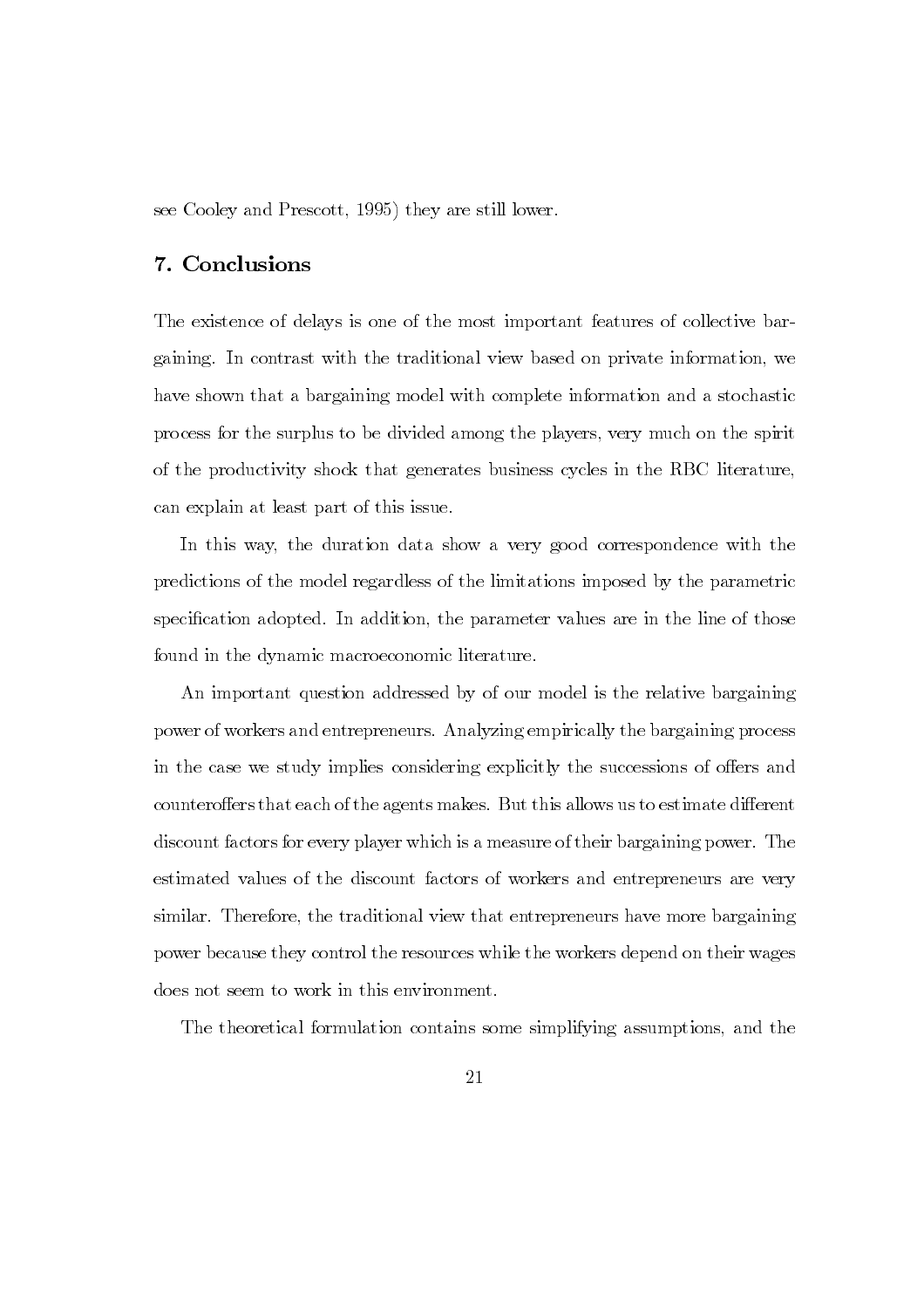sensitivity of the results to those assumptions is an important issue yet to be addressed. In this sense, our results have to be taken carefully; but in our view, no less than those not based in a structural approach. We think the paper is an important step in bringing sequential bargaining models to the data and show the usefulness of structural estimation as a tool to understand the full set of implications of general bargaining models.

### References

- [1] Card, D. (1990), Strikes and Bargaining: A Survey of the Recent Empirical Literature, American Economic Review (AEA Papers and Proceedings), 80. 410-15.
- $[2]$  Card, D. (1996), The Effect of Unions on the Structure of Wages: A Longitudinal Analysis,  $Econometrica, 64(4), 957-79.$
- [3] Cooley, T. and E. Prescott (1995). Economic Growth and Business Cycles. in Frontiers of Business Cycle Research, T. Cooley ed., Princeton University Press.
- [4] Crampton, P.C., M. Gunderson and J.S. Tracy (1999), The Effect of Collective Bargaining Legislation on Strikes and Wages, Review of Economics and  $Statistics, 81 (3), 475-87.$
- [5] Crampton, P.C. and J.S. Tracy (1992), Strikes and Holdouts in Wage Bargaining: Theory and Data, American Economic Review, 82, 100-21.
- [6] Crampton, P.C. and J.S. Tracy (1994), Wage Bargaining with Time-Varying Threats, Journal of Labor Economics, 12, 594-617.
- [7] Díaz-Moreno, C. and J.E. Galdón-Sánchez (2000a), Collective Bargaining under Perfect Information. The Negotiation of Economy-Wide Agreements. London School of Economics manuscript.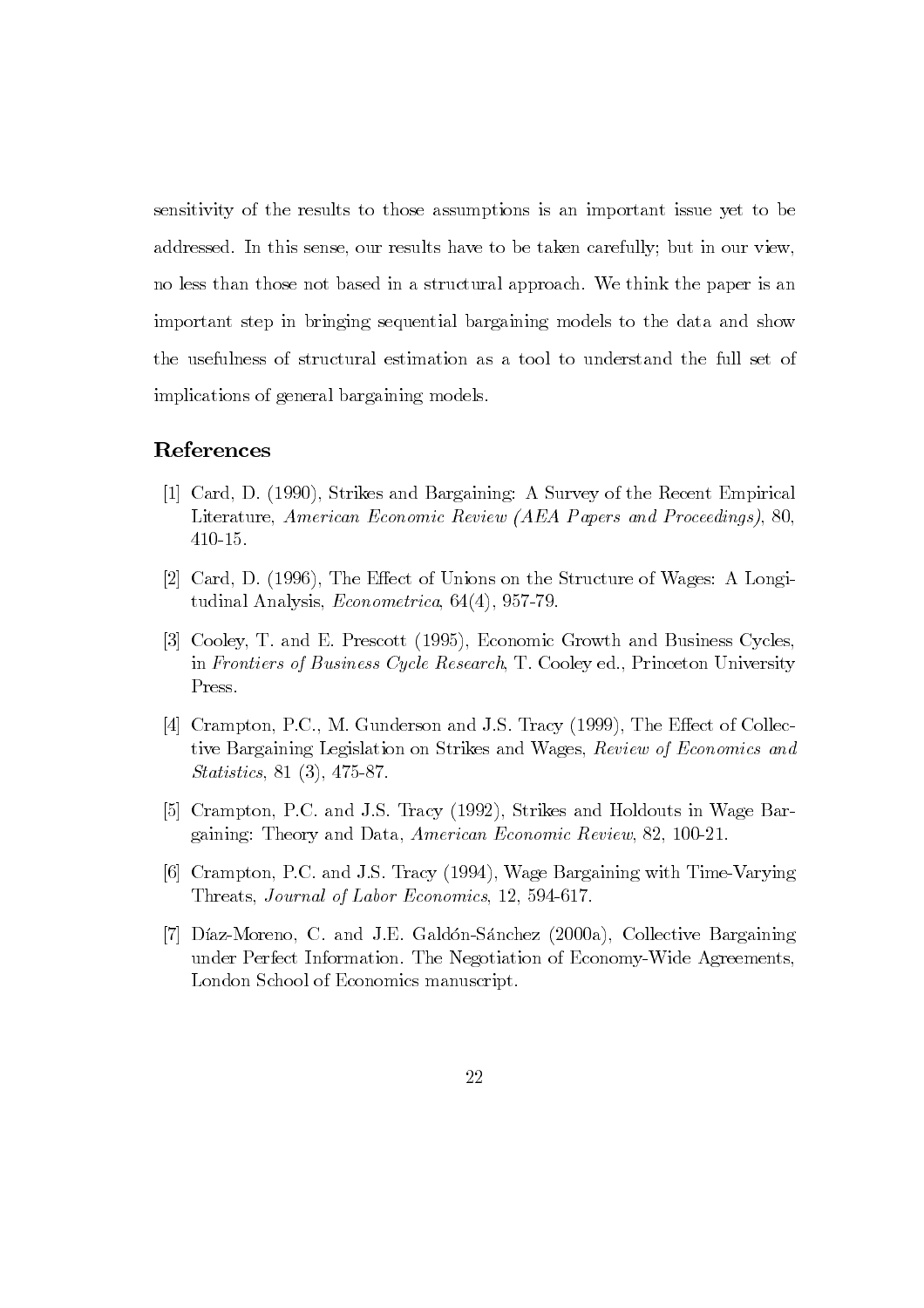- [8] Díaz-Moreno, C. and J.E. Galdón-Sánchez (2000b), An Estimable Stochastic Model of Sequential Bargaining with Complete Information and Nontransferable Utility, London School of Economics manuscript.
- $[9]$  Eckstein, Z. and K.I. Wolpin (1995), Duration to First Job and the Return to Schooling: Estimates from a Search-Matching Model, Review of Economic  $Studies, 62, 263-86.$
- [10] Flinn, C. and J.J. Heckman (1982), New Methods for Analyzing Structural Models of Labor Force Dynamics, Journal of Econometrics, 18, 115-68.
- [11] Fernandez, R. and J. Glazer (1991), Striking for a Bargain between Two Completely Informed Agents, American Economic Review, 81, 240-52.
- $[12]$  Gu, W. and P. Kuhn  $(1998)$ , A Theory of Holdouts in Wage Bargaining. American Economic Review, 88, 428-49.
- [13] Haller, H. and S. Holden  $(1990)$ , A Letter to the Editor on Wage Bargaining. Journal of Economic Theory, 60, 232-36.
- [14] Jimenez-Martín, S.  $(1999)$ , Controlling for Endogeneity of Strike Variables in the Estimation of Wage Settlement Equations, Journal of Labor Economics.  $17(3), 583-606$
- [15] Jimeno, J.F. and L. Toharia (1994), *Unemployment and Labour Market Flexibility: Spain*, International Labour Office, Geneva.
- [16] Kennan, J. and R.B. Wilson (1993), Bargaining with Private Information. Journal of Economic Literature, 31, 45-104.
- [17] Kennan, J. and R.B. Wilson (1989), Strategic Bargaining Models and Interpretation of Strike Data, *Journal of Applied Econometrics*, 4 (suppl; Dec.), S87-S130.
- [18] Merlo, A. (1997), Bargaining Over Governments in a Stochastic Environment. Journal of Political Economy, vol. 105, No. 1, 101-31.
- [19] Merlo, A. and C. Wilson  $(1998)$ , Efficient Delays in a Stochastic Model of Bargaining, manuscript, *Economic Theory*, 11, 39-55.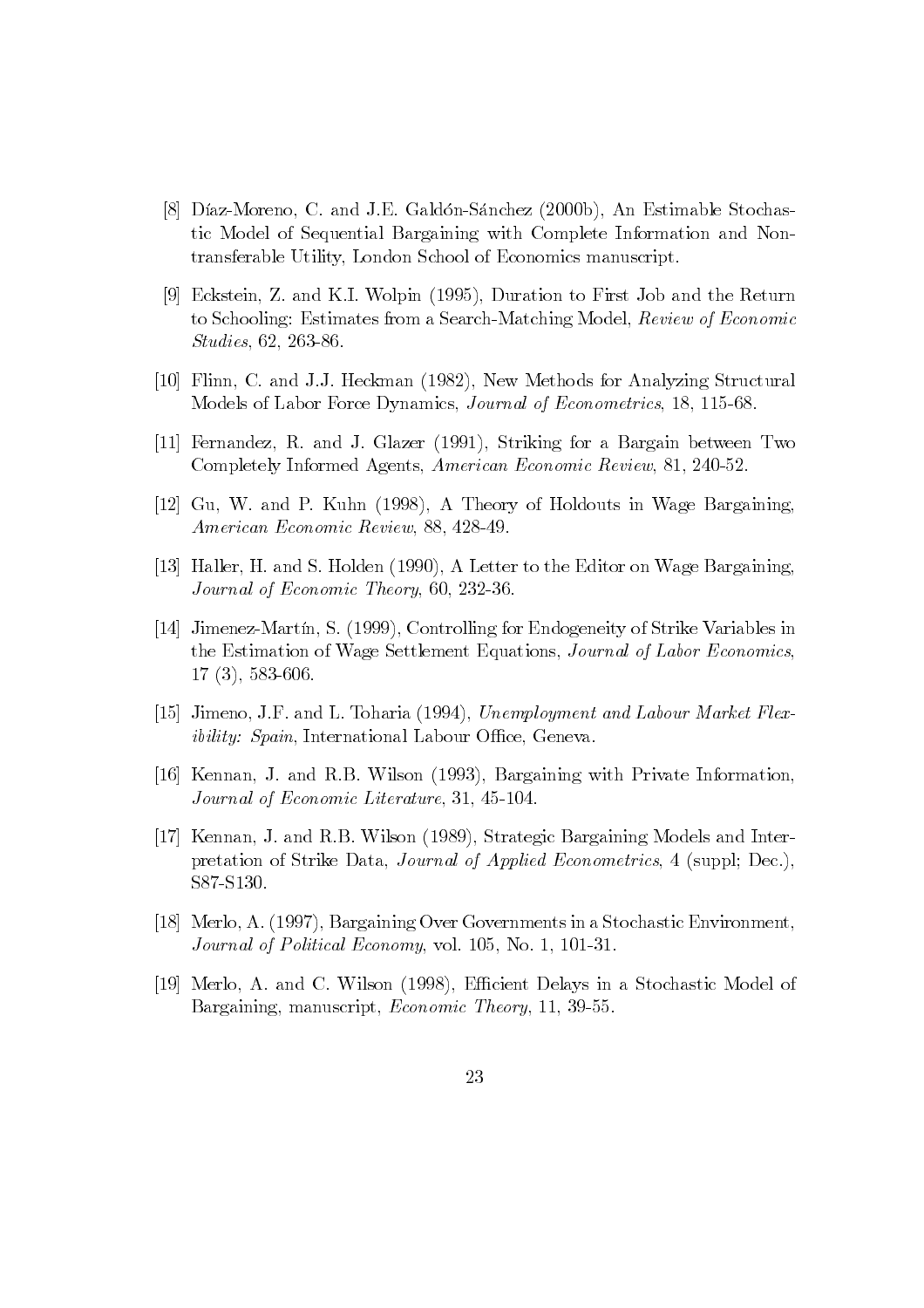- [20] Merlo, A. and C. Wilson (1995), A Stochastic Model of Sequential Bargaining with Complete Information, *Econometrica*, vol. 63, No. 2, 371-99.
- [21] Ministerio de Economía y Hacienda (1989), La Negociación Colectiva en las Grandes Empresas en 1988. Principales características económicas, Dirección General de Política Económica, Ministerio de Economía y Hacienda, Madrid.
- [22] Ondrich, J.I. and J.F. Schnell (1993), Strike duration and the Degree of Disagreement, Industrial relations, 32  $(3)$ , 412-31.
- [23] Osborne, M.J. and A. Rubinstein (1990), *Bargaining and Markets*. San Diego: Academic Press.
- [24] Sakovics, J. (1993), Delay in Bargaining Games with Complete Information. Journal of Economic Theory, 59, 78-95.
- $[25]$  van Ours, J.C. and R.F. van de Wijngaert (1996), Holdouts and Wage Negotiations in the Netherlands, *Economics Letters*, 53, 83-88.
- [26] Wolpin, K.I. (1987), Estimating a Structural Search Model: The Transition from School to Work, *Econometrica*, 55, 801-17.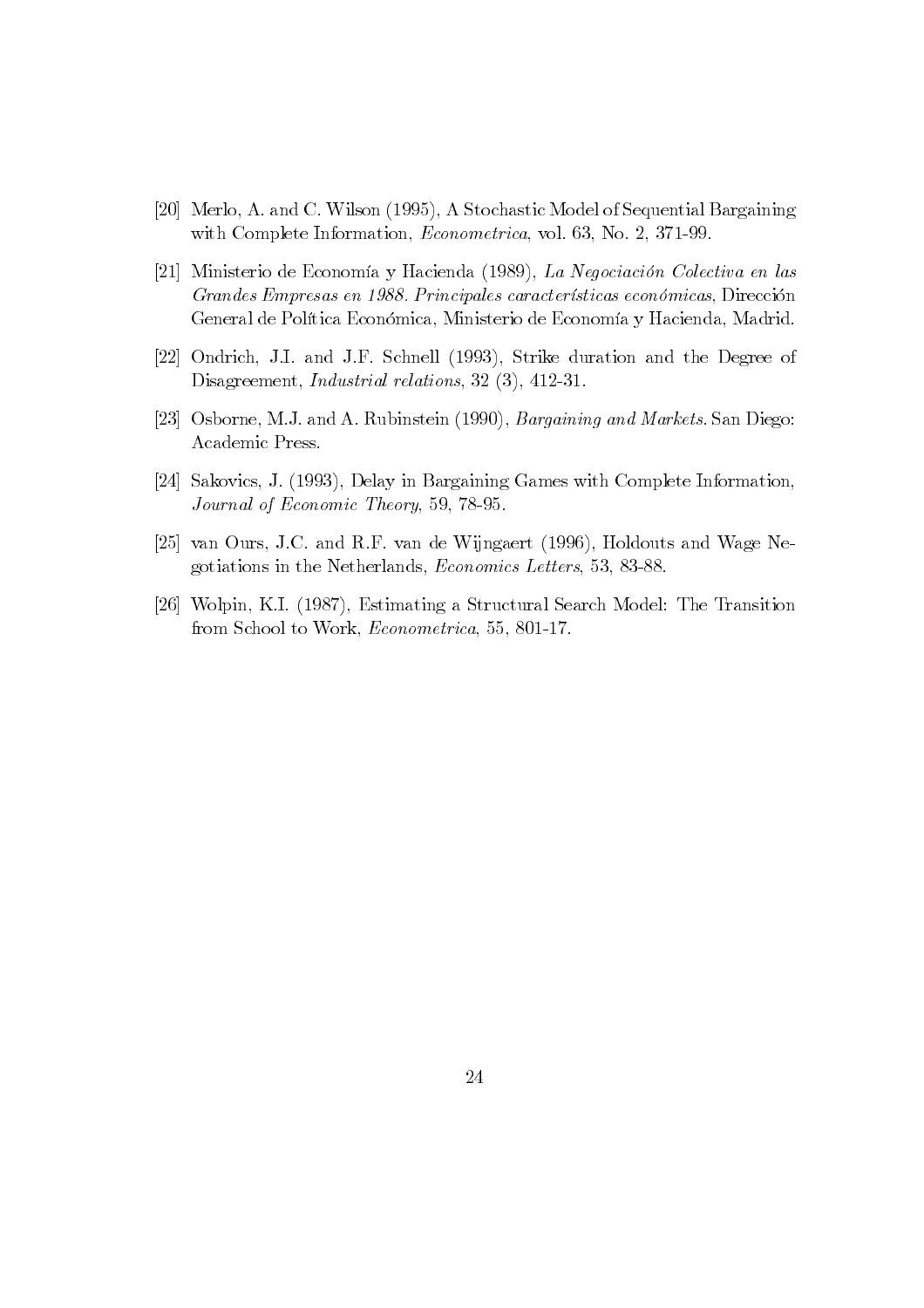|        | Number of | Number of Workers |         |         | Negotiation Duration $(days)^2$ |         |         |         |
|--------|-----------|-------------------|---------|---------|---------------------------------|---------|---------|---------|
| Sector | Firms     | Total             | Average | Maximum | Minimum                         | Average | Maximum | Minimum |
|        | 29        | 83,368            | 2.874.7 | 19,650  | 240                             | 108.6   | 459     |         |
| 2      | 81        | 50.976            | 629.3   | 3.122   | 124                             | 76.7    | 455     |         |
| 3      | 102       | 162.693           | 1.595.0 | 19.509  | 136                             | 85.6    | 391     |         |
|        | 107       | 73.751            | 689.3   | 11.955  | 100                             | 78.2    | 315     |         |
| 5      | 12        | 12.876            | 1,073.0 | 5.100   | 136                             | 120.8   | 240     | 21      |
| 6      | 26        | 59.039            | 2,270.7 | 32,100  | 113                             | 82.5    | 473     |         |
|        | 30        | 101.025           | 3.367.5 | 52.889  | 102                             | 98.9    | 279     | 11      |
| 8      | 89        | 112.685           | 1,266.1 | 15,900  | 209                             | 197.7   | 1.226   |         |
| 9      | 8         | 15.813            | 1.976.6 | 12.572  | 182                             | 79.9    | 139     | 14      |
| Total  | $484^1$   | 672.226           | 1.388.9 | 52.889  | 100                             | 104.2   | 1,226   |         |

Table 1. Some NCGE Statistics, 1988

negotiation units.

Data on negotiation duration refers to negotiation units. See Table 2 below (number of negotiations).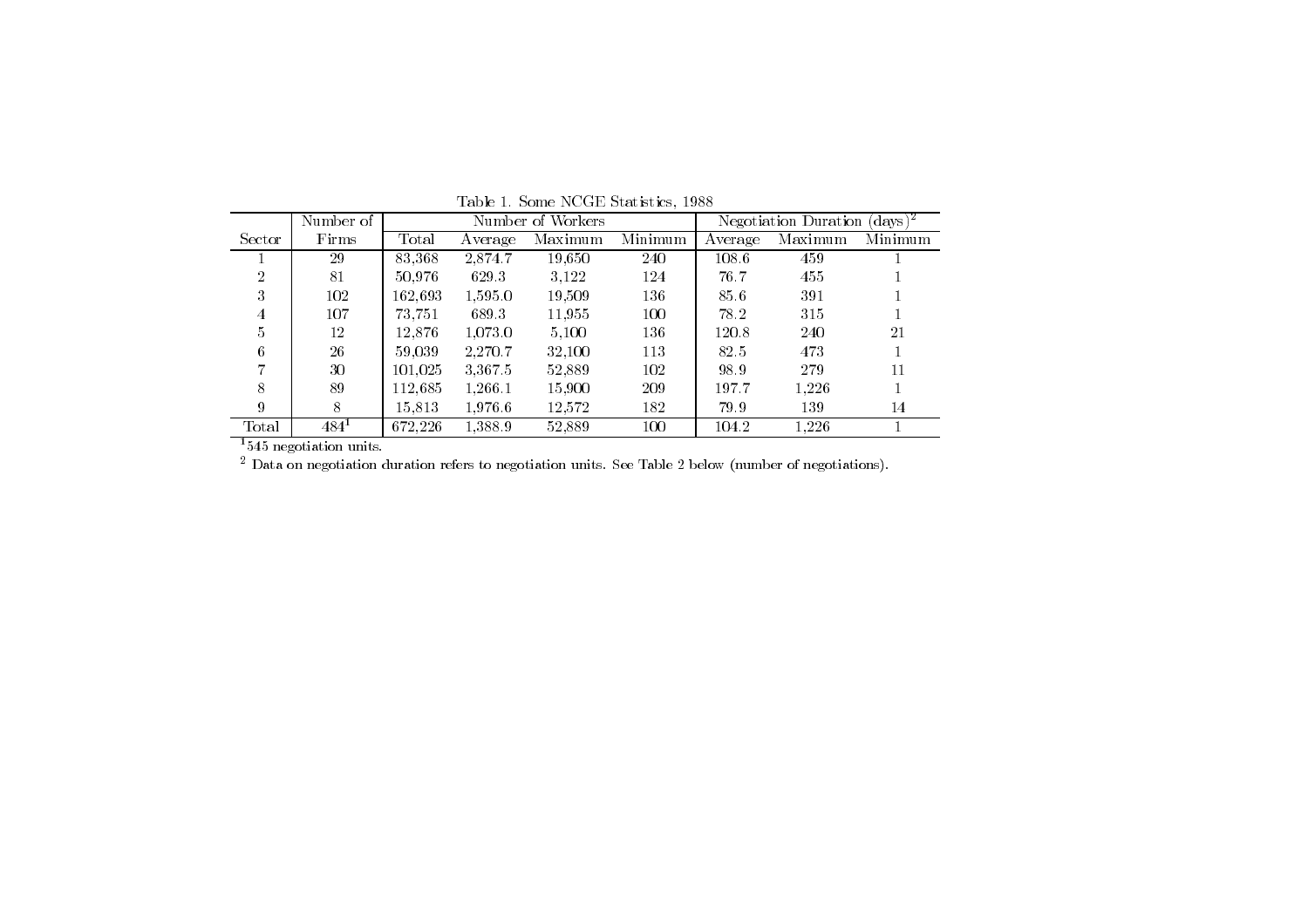|                | <b>NCGE</b>  |          | Total Economy |           |  |
|----------------|--------------|----------|---------------|-----------|--|
|                | Number of    | Workers  | Number of     | Workers   |  |
| Sector         | Negotiations | Affected | Negotiations  | Affected  |  |
| 1              | 35           | 83,368   | 155           | 80,219    |  |
| $\overline{2}$ | 90           | 50,976   | 306           | 94,774    |  |
| 3              | 119          | 162,693  | 422           | 256,755   |  |
| $\overline{4}$ | 125          | 73,751   | 504           | 105,751   |  |
| $\overline{5}$ | 12           | 12,876   | 25            | 9.326     |  |
| 6              | 31           | 59,039   | 369           | 47,051    |  |
| 7              | 32           | 101,025  | 255           | 202,535   |  |
| 8              | 93           | 112,685  | 99            | 28,545    |  |
| 9              | 8            | 15,813   | 655           | 241,232   |  |
| Total          | 545          | 672,226  | 2,790         | 1,066,188 |  |

Table 2. Industrial Distribution of Collective Negotiation in 1988

Source: NCGE 1988 and Boletin de Estadísticas Laborales  $(Ag./Sep. 1992)$ .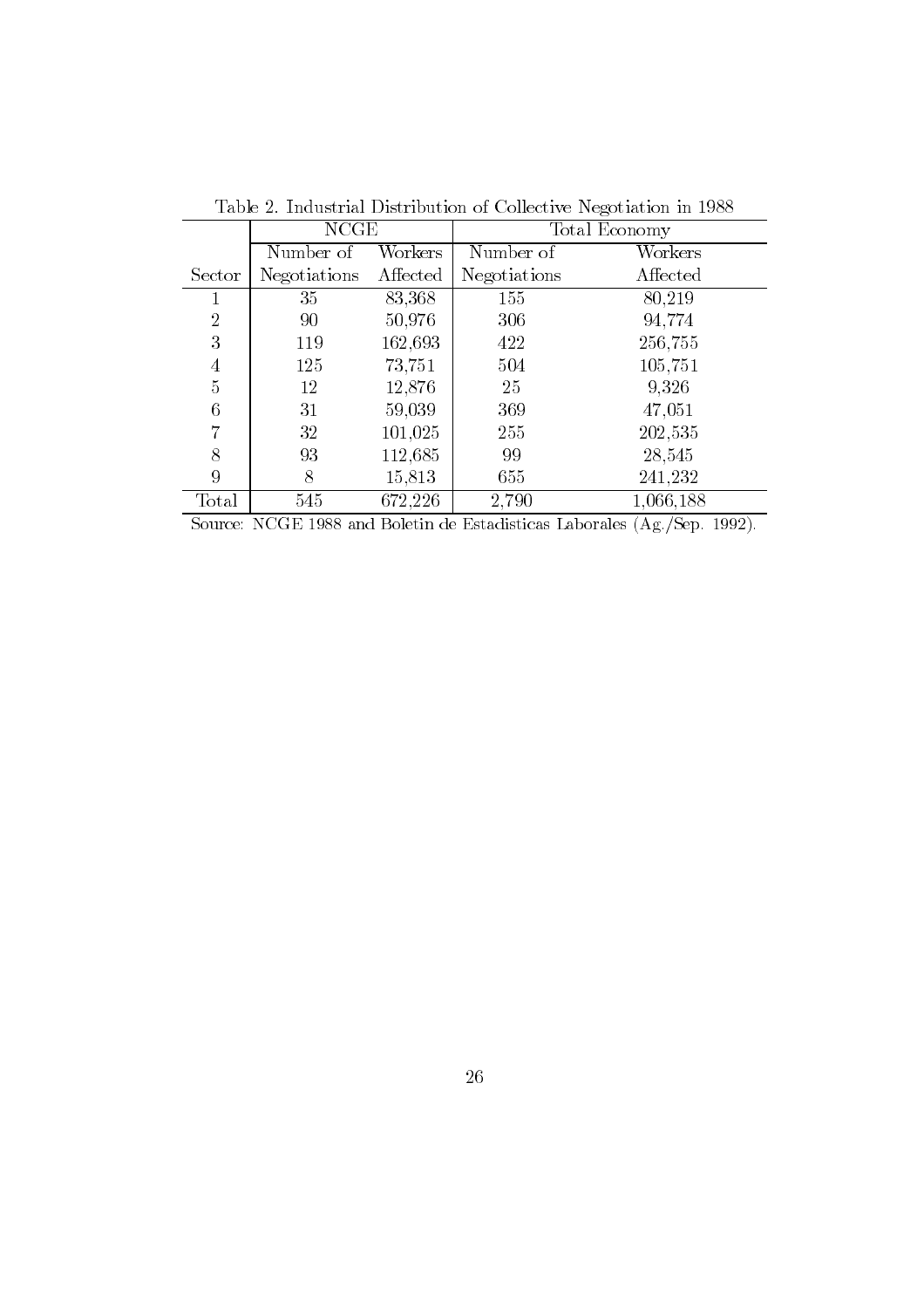| Table 3. Structural estimates               |        |           |  |  |  |
|---------------------------------------------|--------|-----------|--|--|--|
| (asymptotic standard errors in parentheses) |        |           |  |  |  |
|                                             |        |           |  |  |  |
| $\beta_e$                                   | .96223 | (.00010)  |  |  |  |
| $\beta_w$                                   | .95647 | (.00010)  |  |  |  |
| $\alpha_1$                                  | .06603 | (.00053)  |  |  |  |
| $\alpha_2$                                  | .11670 | (.00056)  |  |  |  |
| $\alpha_3$                                  | .10454 | (.00045)  |  |  |  |
| $\alpha_4$                                  | .11366 | (.00046)  |  |  |  |
| $\alpha_{5}$                                | .05522 | (.00190)  |  |  |  |
| $\alpha_6$                                  | .10509 | (.00087)  |  |  |  |
| $\alpha_7$                                  | .07528 | (.00133)  |  |  |  |
| $\alpha_{8}$                                | .02393 | (.00001)  |  |  |  |
| $\alpha$ <sup>o</sup>                       | .11518 | (0.02492) |  |  |  |

Log-Likelihood  $-1956.049$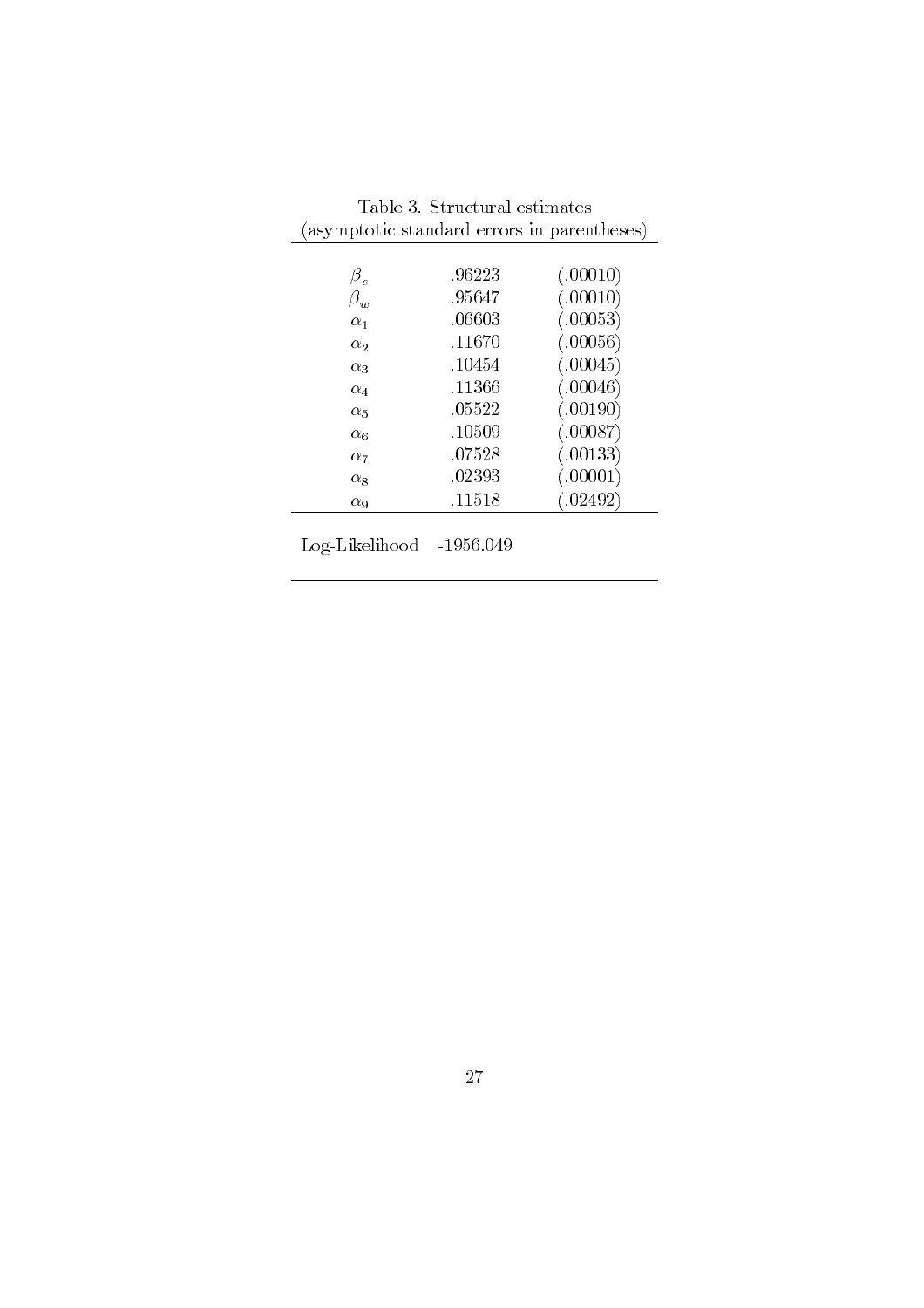| Week                          | Data      | Model  |  |
|-------------------------------|-----------|--------|--|
| $\mathbf{1}$                  | .07463    | .07069 |  |
| $\overline{2}$                | .03172    | .06535 |  |
| 3                             | .03731    | .06044 |  |
| $\overline{4}$                | .04478    | .05590 |  |
| $\overline{5}$                | .05224    | .05173 |  |
| 6                             | .03172    | .04787 |  |
| $\overline{7}$                | .03358    | .04432 |  |
| 8                             | .05037    | .04104 |  |
| 9                             | .02239    | .03801 |  |
| 10                            | .08396    | .03522 |  |
| 20                            | .02985    | .01672 |  |
| 30                            | .00560    | .00825 |  |
| 40                            | .00000    | .00427 |  |
| 50                            | .00000    | .00233 |  |
| 60                            | .00000    | .00134 |  |
| 70                            | .00000    | .00081 |  |
| 80                            | .00000    | .00051 |  |
| 90                            | .00000    | .00033 |  |
| 100                           | .00000    | .00022 |  |
| 150                           | .00000    | .00004 |  |
| 176                           | .00187    | .00028 |  |
| Goodness of Fit               |           |        |  |
| $\chi^2$ test                 | 1,170.839 |        |  |
| $\chi_{175}^2 \geq 1,170.839$ | 0.000     |        |  |

Table 4. Density of Negotiation Duration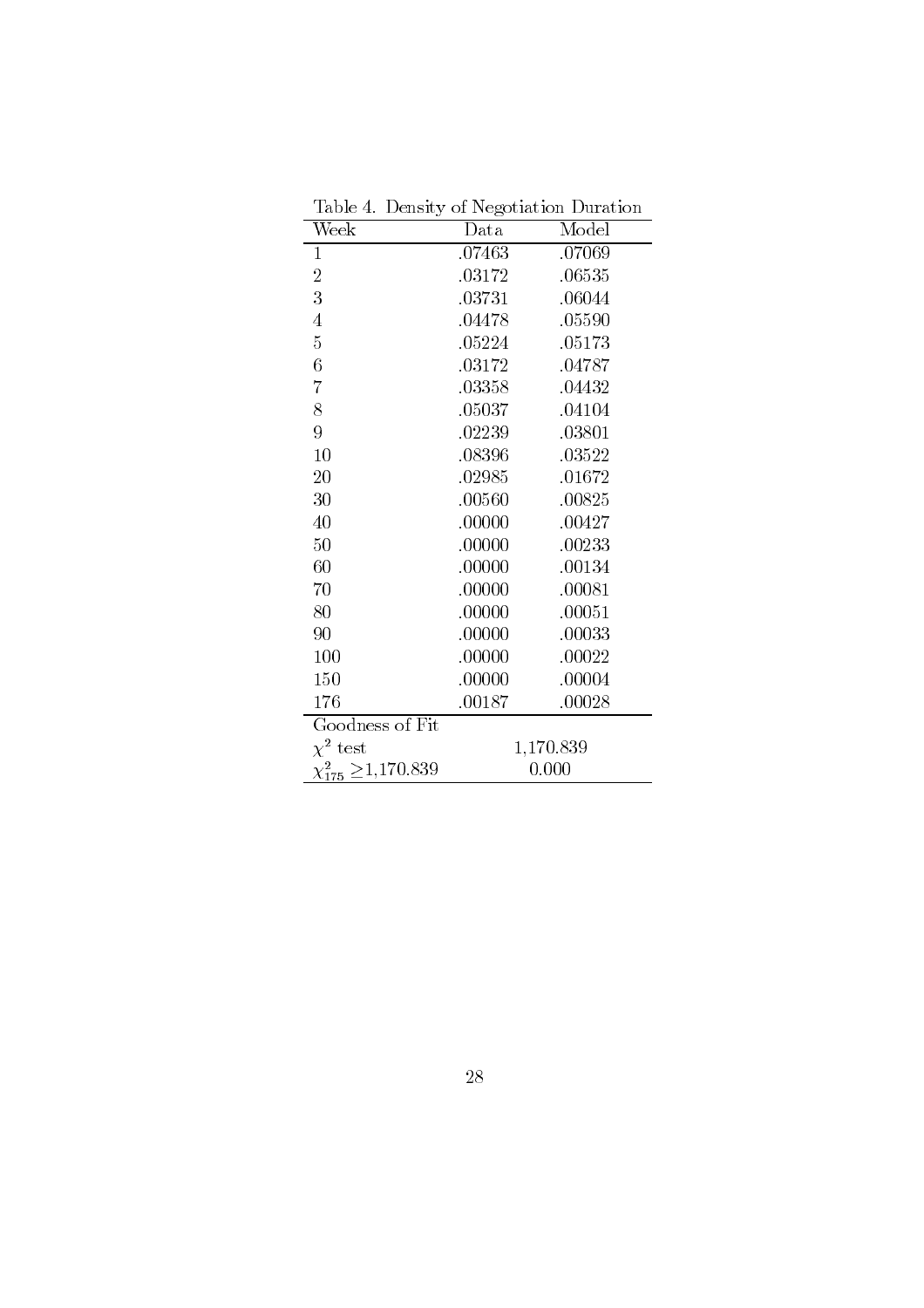

Figure 1: Density Functions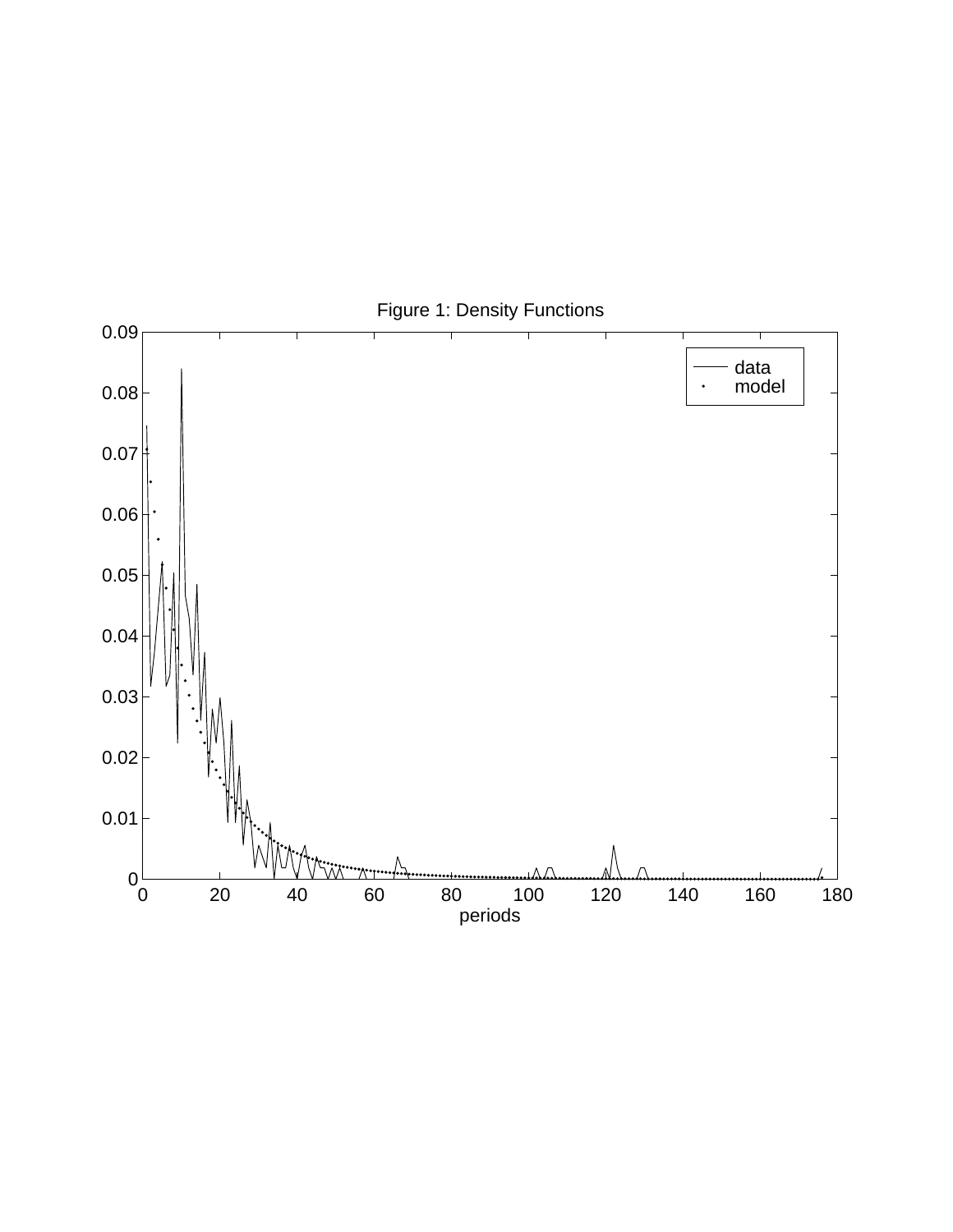

Figure 2: Distribution Functions for Sector 1

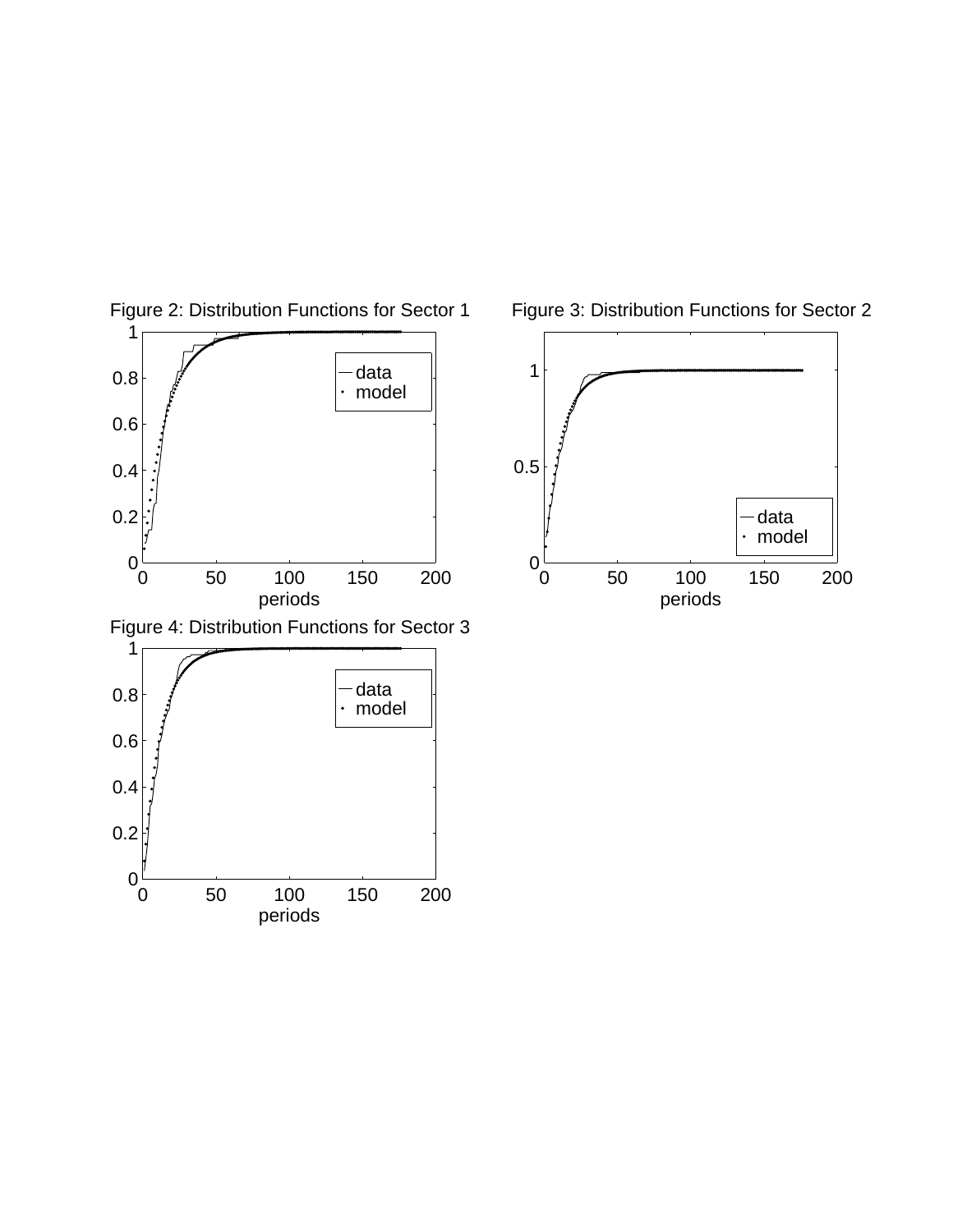